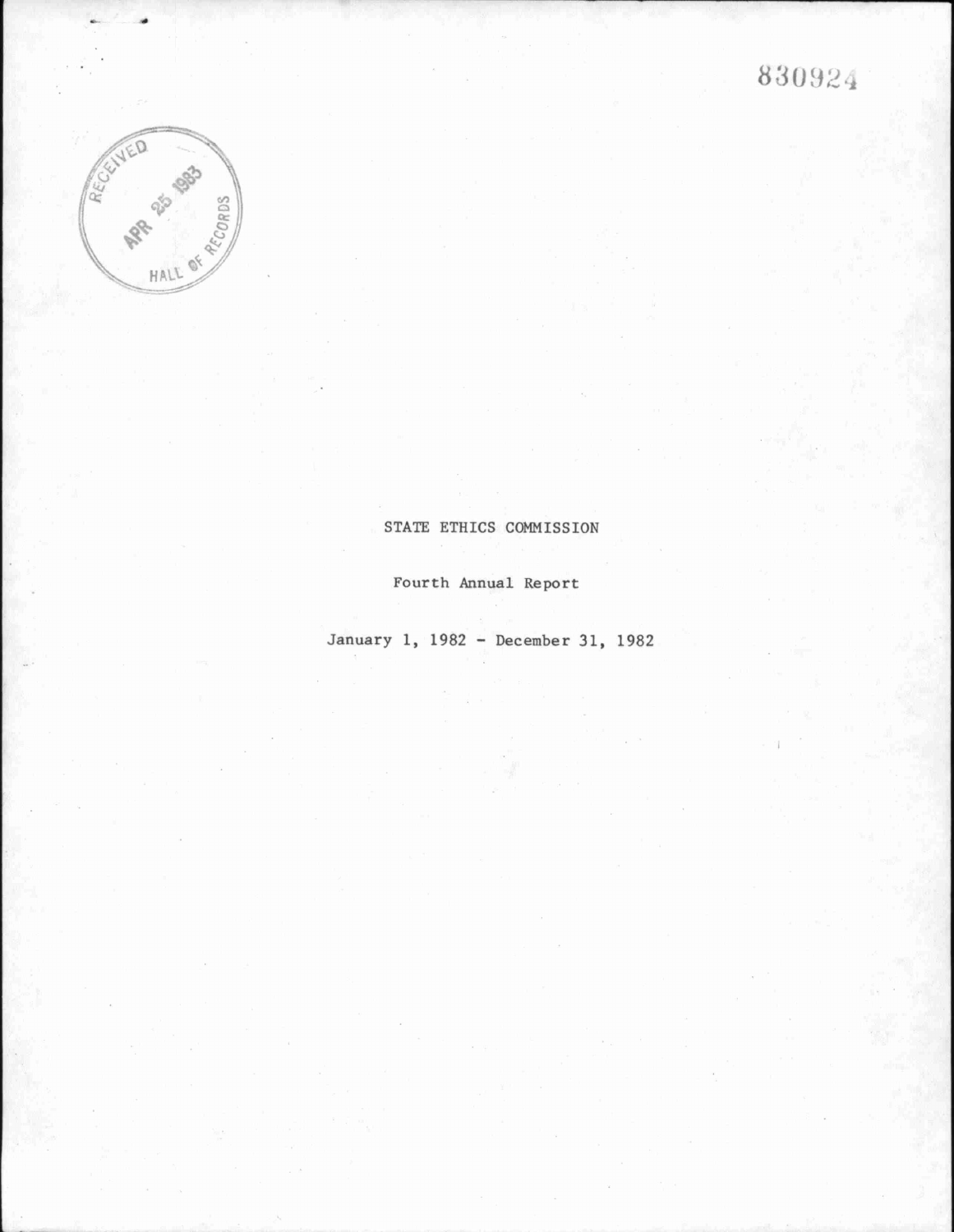$\label{eq:2.1} \frac{1}{\sqrt{2}}\int_{\mathbb{R}^3}\frac{1}{\sqrt{2}}\left(\frac{1}{\sqrt{2}}\right)^2\frac{1}{\sqrt{2}}\left(\frac{1}{\sqrt{2}}\right)^2\frac{1}{\sqrt{2}}\left(\frac{1}{\sqrt{2}}\right)^2\frac{1}{\sqrt{2}}\left(\frac{1}{\sqrt{2}}\right)^2\frac{1}{\sqrt{2}}\left(\frac{1}{\sqrt{2}}\right)^2\frac{1}{\sqrt{2}}\frac{1}{\sqrt{2}}\frac{1}{\sqrt{2}}\frac{1}{\sqrt{2}}\frac{1}{\sqrt{2}}\frac{1}{\sqrt{2}}$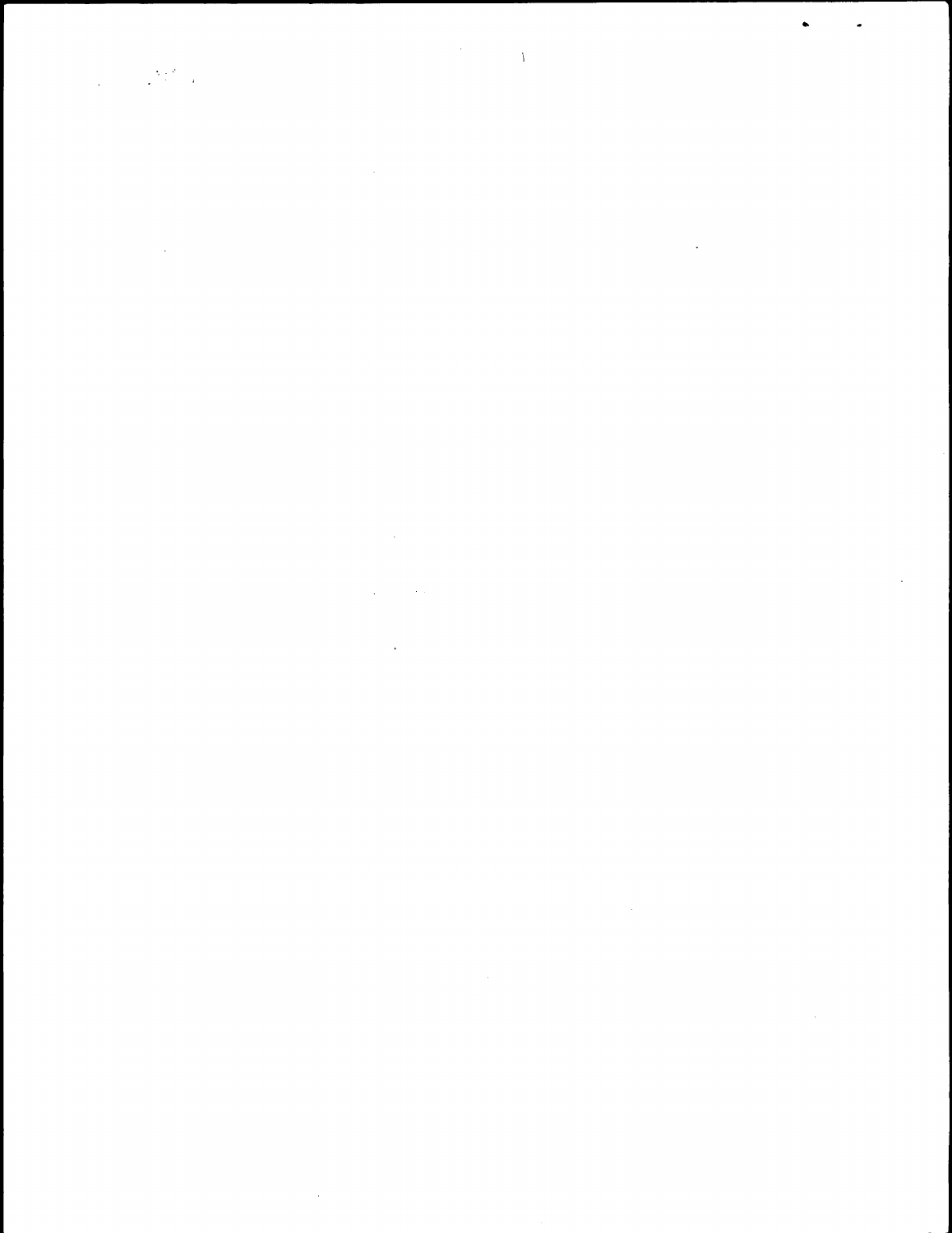## Commission Members

Herbert J. Belgrad, Chairman Jervis S. Finney Reverend John Wesley Holland Betty B. Nelson Barbara M. Steckel

## Staff Members

John E. O'Donnell, Executive Director Nancy L. Speck, General Counsel Robert A. Hahn, Staff Counsel

Room 1515, 301 West Preston Street Baltimore, Maryland 21201 (301) 383-7813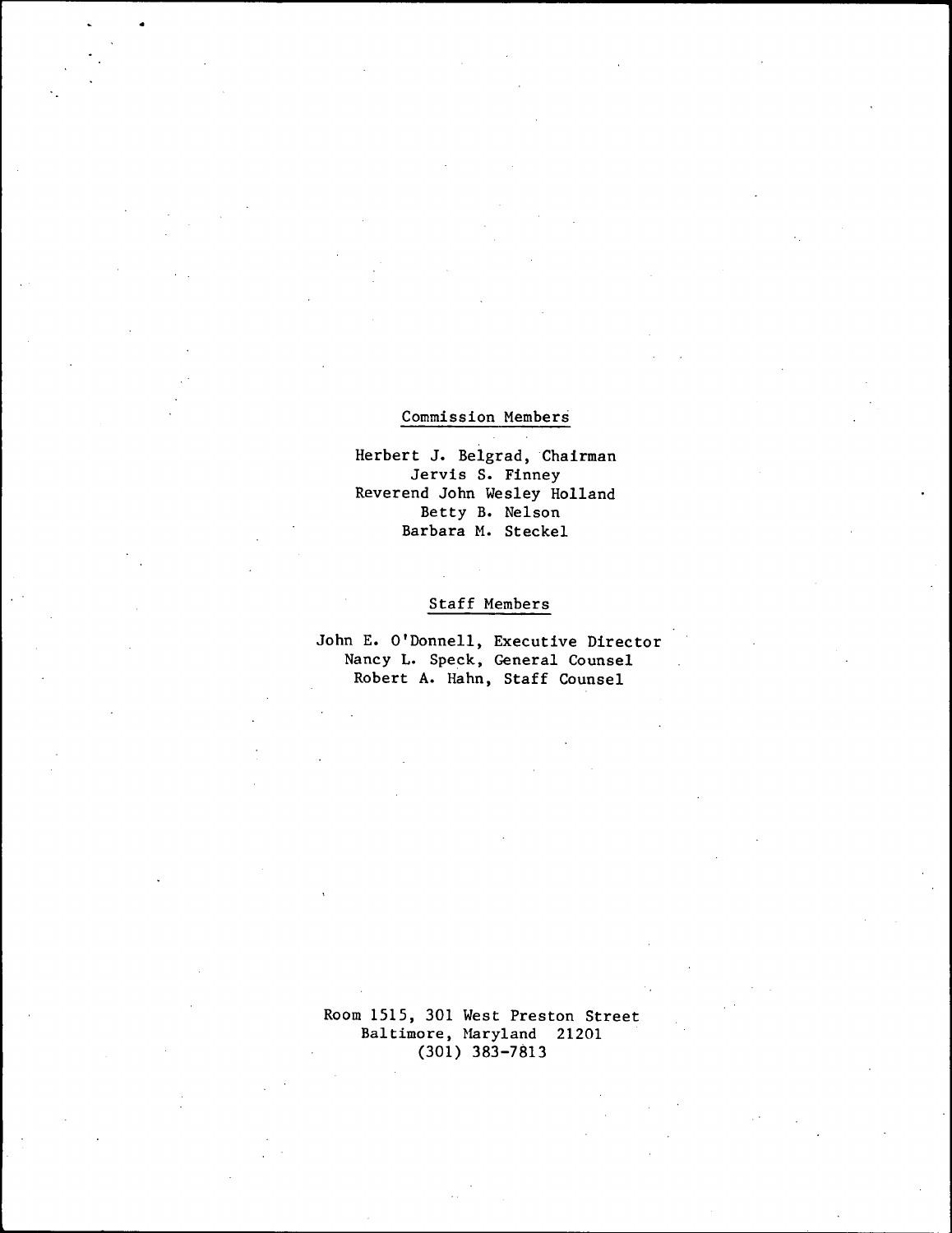$\label{eq:2.1} \frac{1}{\sqrt{2}}\int_{\mathbb{R}^3}\frac{1}{\sqrt{2}}\left(\frac{1}{\sqrt{2}}\right)^2\frac{1}{\sqrt{2}}\left(\frac{1}{\sqrt{2}}\right)^2\frac{1}{\sqrt{2}}\left(\frac{1}{\sqrt{2}}\right)^2\frac{1}{\sqrt{2}}\left(\frac{1}{\sqrt{2}}\right)^2.$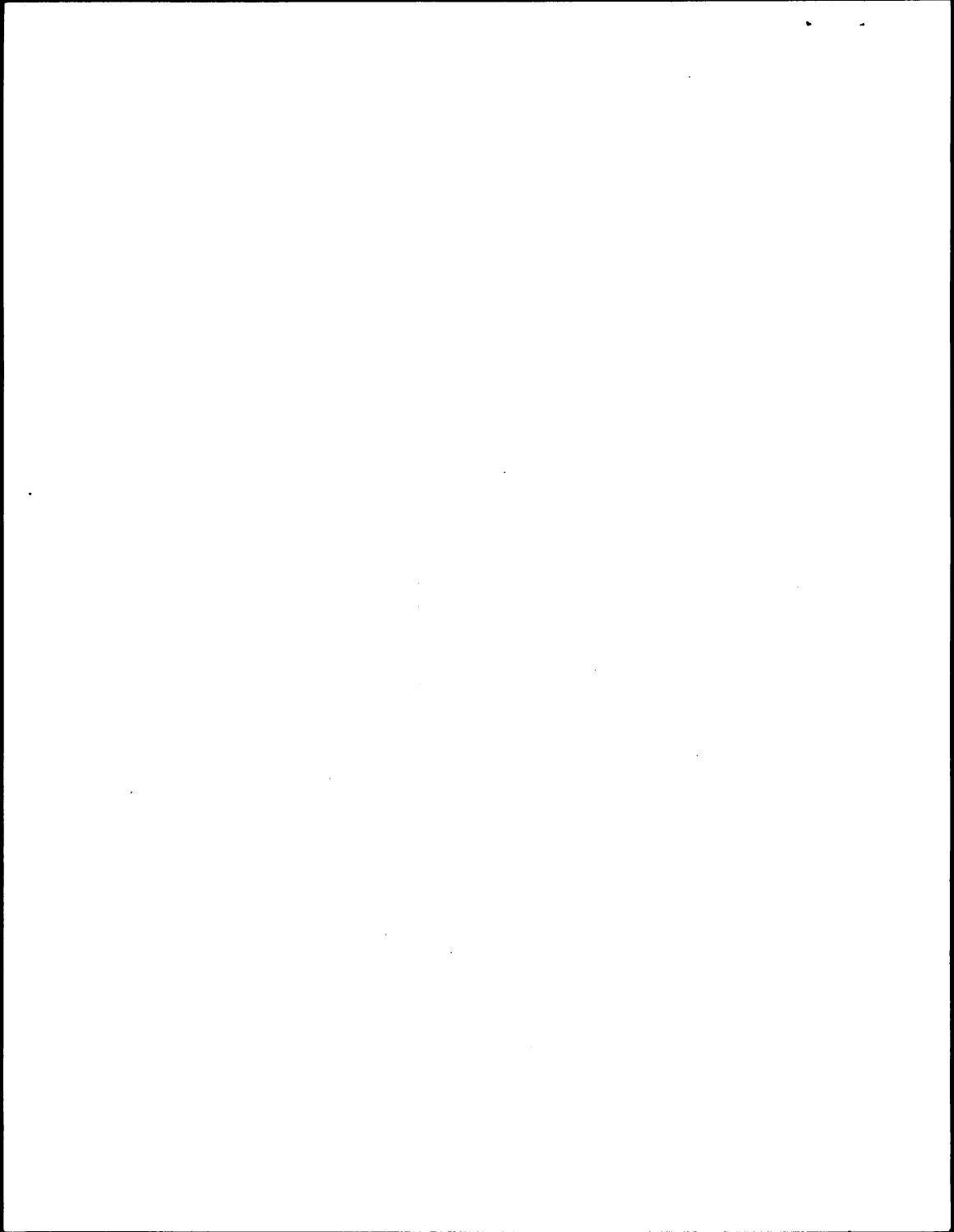## State Ethics Commission

## Fourth Annual Report

January 1, 1982 - December 31, 1982

#### GENERAL STATUTORY IMPLEMENTATION

The State Ethics Commission met thirteen times during Calendar Year 1982. Major work areas included rendering advisory opinions, carrying out enforcement activities, issuing regulations, and considering matters relating to local government ethics laws. A significant part of the Commission's work in 1982 involved completing implementation of amendments to the Ethics Law by the 1981 and 1982 Sessions of the General Assembly. During the year the Commission was involved in program activity relating to all areas of its statutory mandate. These include financial disclosure, conflict of interest, lobbyist disclosure, local government ethics laws, advisory opinions, enforcement matters and educational activities.

#### Issuance of Advisory Opinions

The Commission issues advisory opinions in response to requests from officials, employees, and others who are subject to the Law. Additionally, the Commission may issue advisory opinions to other persons. During Calendar Year 1982 the Commission received 36 requests for advisory opinions. Most of these requests primarily related to the conflict of interest provisions of the Law. The Commission issued 56 advisory opinions in 1982 and was able to reduce substantially the backlog of opinion requests that were pending at the end of 1981. There were eleven requests for advisory opinions pending at the end of the calendar year. Forty-nine of the opinions issued in 1982 dealt primarily with the conflict of interest provisions of the Law. Three opinions covered financial disclosure, one involved the lobbying law and three others related to jurisdictional issues.

#### Financial Disclosure

During Calendar Year 1982 the Commission was involved in implementing the first year of the financial disclosure program under the 1981 revisions of the Public Ethics Law. In order to meet the requirements of the Law, a close working relationship has been established with the Secretary of Personnel. Filing by employees of educational institutions was, however, delayed until the last part of the year pending approval of faculty disclosure regulations by the Administrative Executive and Legislative Review Committee of the General Assembly (AELR).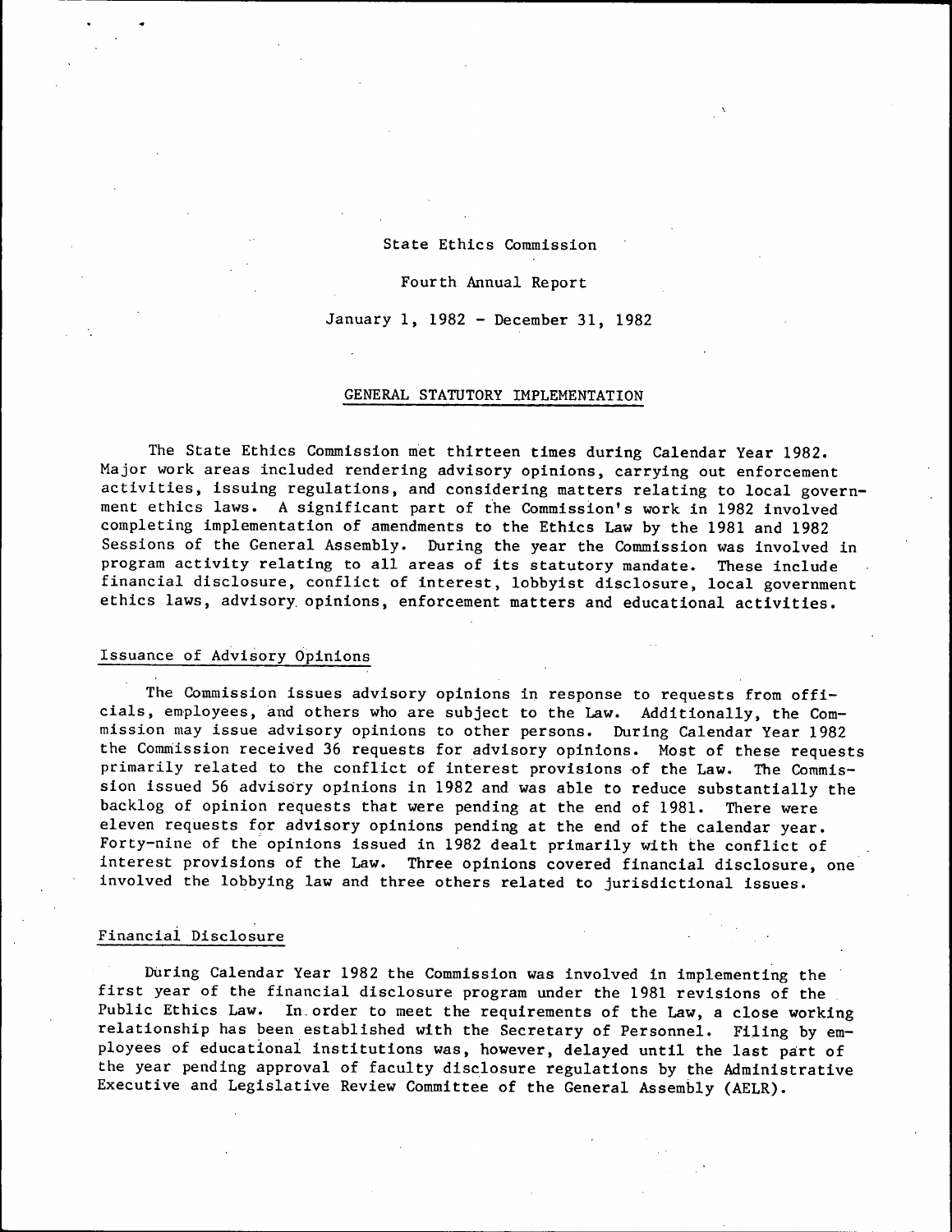$\label{eq:2.1} \frac{1}{2} \sum_{i=1}^n \frac{1}{2} \sum_{j=1}^n \frac{1}{2} \sum_{j=1}^n \frac{1}{2} \sum_{j=1}^n \frac{1}{2} \sum_{j=1}^n \frac{1}{2} \sum_{j=1}^n \frac{1}{2} \sum_{j=1}^n \frac{1}{2} \sum_{j=1}^n \frac{1}{2} \sum_{j=1}^n \frac{1}{2} \sum_{j=1}^n \frac{1}{2} \sum_{j=1}^n \frac{1}{2} \sum_{j=1}^n \frac{1}{2} \sum_{j=1}^n \frac{$  $\label{eq:2.1} \mathcal{L}(\mathcal{L}^{\mathcal{L}}_{\mathcal{L}}(\mathcal{L}^{\mathcal{L}}_{\mathcal{L}})) \leq \mathcal{L}(\mathcal{L}^{\mathcal{L}}_{\mathcal{L}}(\mathcal{L}^{\mathcal{L}}_{\mathcal{L}})) \leq \mathcal{L}(\mathcal{L}^{\mathcal{L}}_{\mathcal{L}}(\mathcal{L}^{\mathcal{L}}_{\mathcal{L}}))$  $\label{eq:2.1} \frac{1}{\sqrt{2}}\int_{\mathbb{R}^3}\frac{1}{\sqrt{2}}\left(\frac{1}{\sqrt{2}}\right)^2\frac{1}{\sqrt{2}}\left(\frac{1}{\sqrt{2}}\right)^2\frac{1}{\sqrt{2}}\left(\frac{1}{\sqrt{2}}\right)^2\frac{1}{\sqrt{2}}\left(\frac{1}{\sqrt{2}}\right)^2\frac{1}{\sqrt{2}}\left(\frac{1}{\sqrt{2}}\right)^2\frac{1}{\sqrt{2}}\frac{1}{\sqrt{2}}\frac{1}{\sqrt{2}}\frac{1}{\sqrt{2}}\frac{1}{\sqrt{2}}\frac{1}{\sqrt{2}}$  $\label{eq:2.1} \frac{1}{2} \sum_{i=1}^n \frac{1}{2} \sum_{j=1}^n \frac{1}{2} \sum_{j=1}^n \frac{1}{2} \sum_{j=1}^n \frac{1}{2} \sum_{j=1}^n \frac{1}{2} \sum_{j=1}^n \frac{1}{2} \sum_{j=1}^n \frac{1}{2} \sum_{j=1}^n \frac{1}{2} \sum_{j=1}^n \frac{1}{2} \sum_{j=1}^n \frac{1}{2} \sum_{j=1}^n \frac{1}{2} \sum_{j=1}^n \frac{1}{2} \sum_{j=1}^n \frac{$  $\label{eq:2.1} \frac{1}{\sqrt{2}}\int_{\mathbb{R}^3}\frac{1}{\sqrt{2}}\left(\frac{1}{\sqrt{2}}\right)^2\left(\frac{1}{\sqrt{2}}\right)^2\left(\frac{1}{\sqrt{2}}\right)^2\left(\frac{1}{\sqrt{2}}\right)^2\left(\frac{1}{\sqrt{2}}\right)^2\left(\frac{1}{\sqrt{2}}\right)^2\left(\frac{1}{\sqrt{2}}\right)^2\left(\frac{1}{\sqrt{2}}\right)^2\left(\frac{1}{\sqrt{2}}\right)^2\left(\frac{1}{\sqrt{2}}\right)^2\left(\frac{1}{\sqrt{2}}\right)^2\left(\frac$  $\label{eq:2.1} \mathcal{L}(\mathcal{L}^{\text{max}}_{\mathcal{L}}(\mathcal{L}^{\text{max}}_{\mathcal{L}})) \leq \mathcal{L}(\mathcal{L}^{\text{max}}_{\mathcal{L}}(\mathcal{L}^{\text{max}}_{\mathcal{L}}))$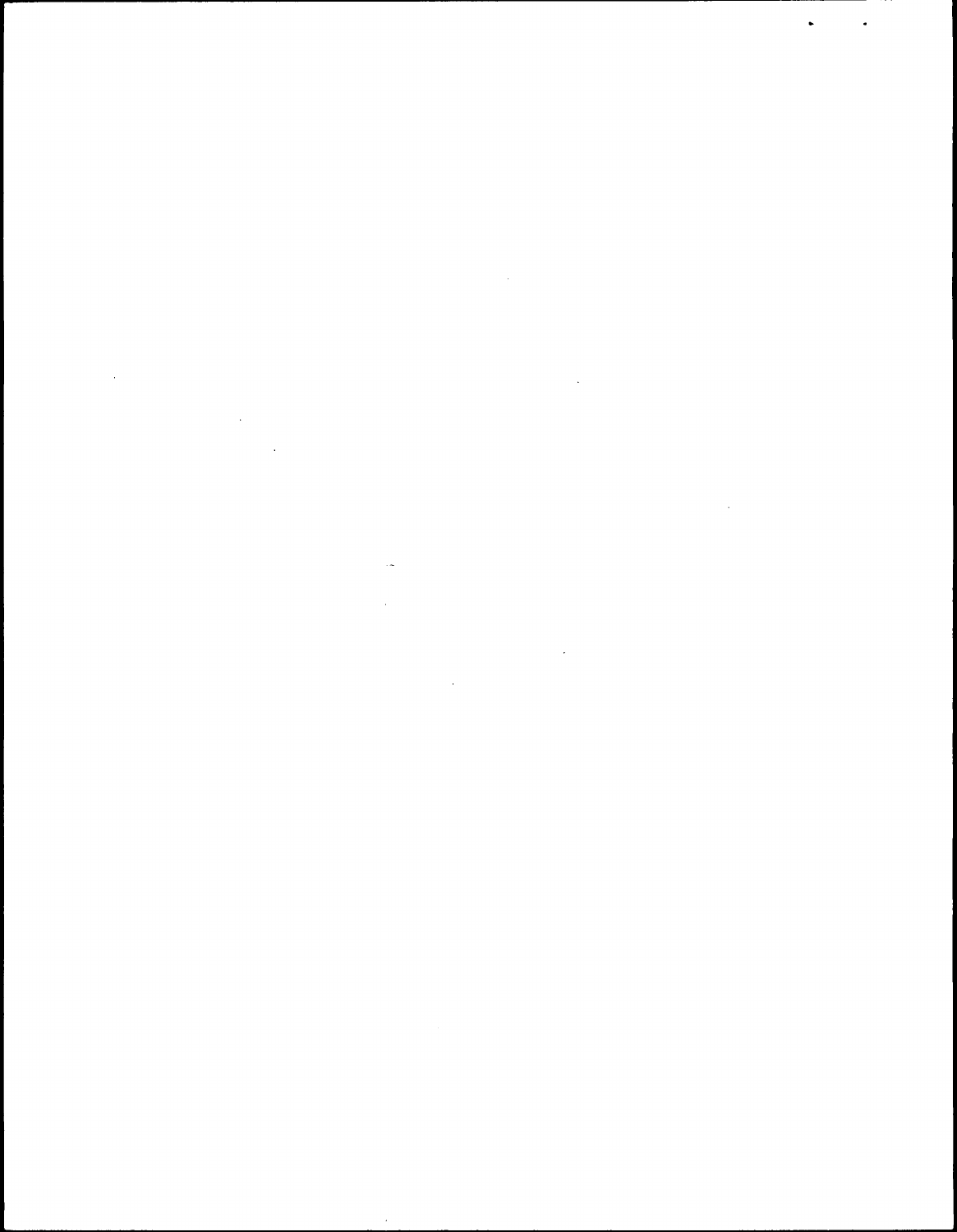The filing of financial disclosure by members of State boards and comnissions was not implemented during 1982 because regulations governing this disclosure had not been approved by the AELR Committee. The proposed regulations were submitted to the Committee in December, 1981 and published at the same time in the Maryland Register. On August 11, 1982 the Commission received recommended changes from the Committee. The requested changes were made and the regulations resubmitted to the Committee and the Maryland Register on October 1, 1982. However, in December the AELR Committee requested further changes in the regulations, and at the end of the year the regulations were still pending.

In order to prepare for implementation of the board and commission disclosure program, once the regulations were approved, the Commission did establish procedures for and receive requests from boards and commissions for exemption from the financial disclosure requirement. A survey of board and commission compensation required to determine the level of disclosure for certain boards was completed. The Commission also received and acted upon recommendations of the Secretary of Personnel as to which boards and commissions have members meeting the definition of public official who would therefore be covered by the financial disclosure law.

In the last part of 1982 the Commission approved tentative standards covering the nature and extent of staff financial disclosure statement review. These standards were being tested in December of 1982 and are envisioned for full implementation concurrent with the 1983 filing program.

Calendar Year 1982 was the first State election year since the establishment of the Ethics Commission in 1979. Procedures developed in 1981 in cooperation with the State Administrative Board of Elections were implemented for the first time. During the last few days before the deadline for filing by candidates, Ethics Commission staff worked at the office of the State Election Board to assist in the completion and filing of disclosure statements by candidates.

## Lobbyist Disclosure and Regulation

During the 1982 session of the General Assembly 457 lobbyists were registered with the Commission. Although more lobbyists are registered during the legislative session, registrations are beginning and ending throughout the lobbying year, which begins on November 1 and ends on October 31 of the following year.

The following expenditure data summarizes lobbying expenditures for each lobbying year since the estabishment of the State Ethics Commission:

## Type of Expense

| 11/1/79  | 11/1/80  | 11/1/81  |
|----------|----------|----------|
| τo       | to to    | -to:     |
| 10/31/80 | 10/31/81 | 10/31/82 |

1. Expenditures for meals and beverages for officials or employees or their immediate families.  $\frac{106}{520}$  \$ 99,881 \$ 120,044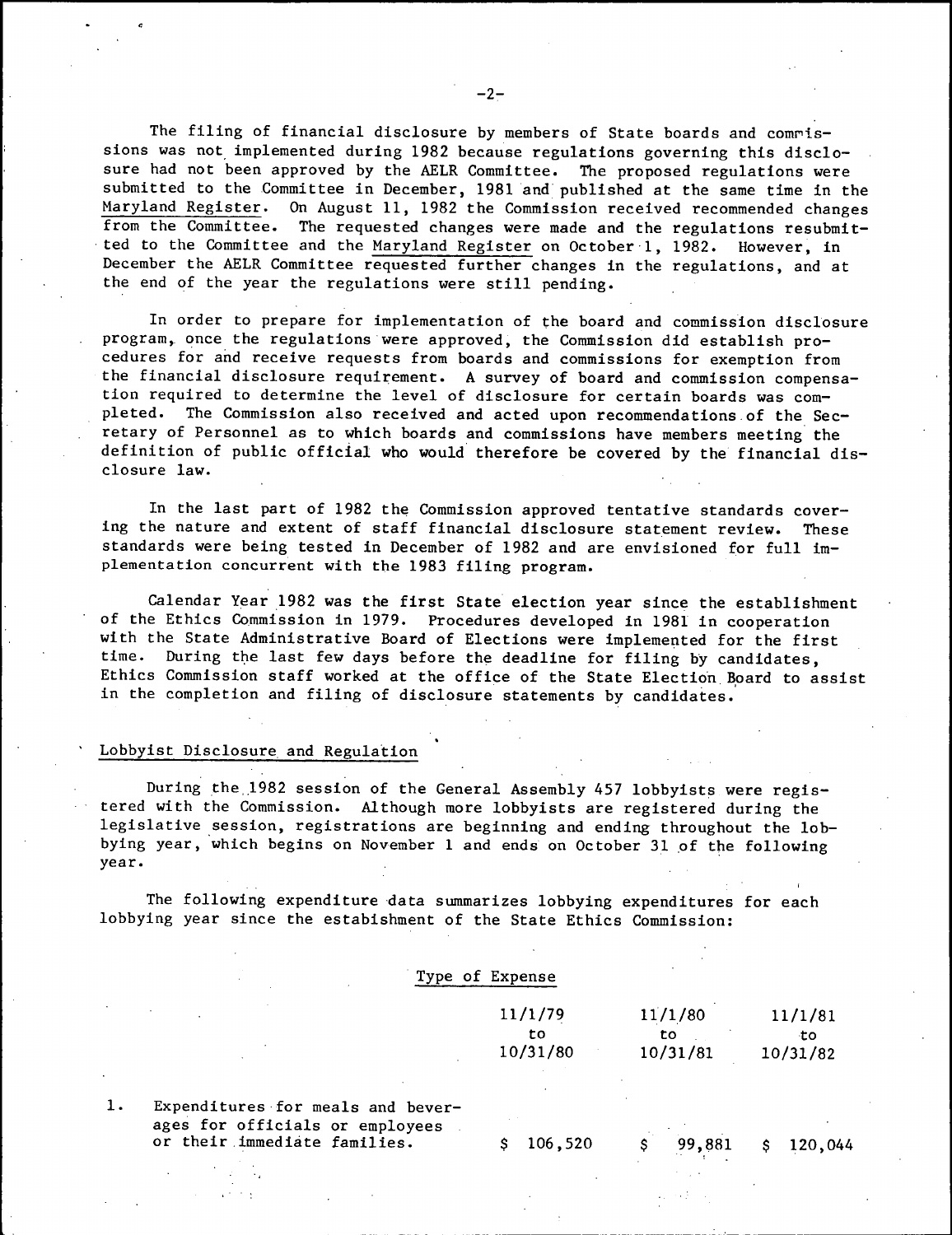$\label{eq:2.1} \mathcal{L}(\mathcal{L}^{\mathcal{L}}_{\mathcal{L}}(\mathcal{L}^{\mathcal{L}}_{\mathcal{L}})) \leq \mathcal{L}(\mathcal{L}^{\mathcal{L}}_{\mathcal{L}}(\mathcal{L}^{\mathcal{L}}_{\mathcal{L}})) \leq \mathcal{L}(\mathcal{L}^{\mathcal{L}}_{\mathcal{L}}(\mathcal{L}^{\mathcal{L}}_{\mathcal{L}}))$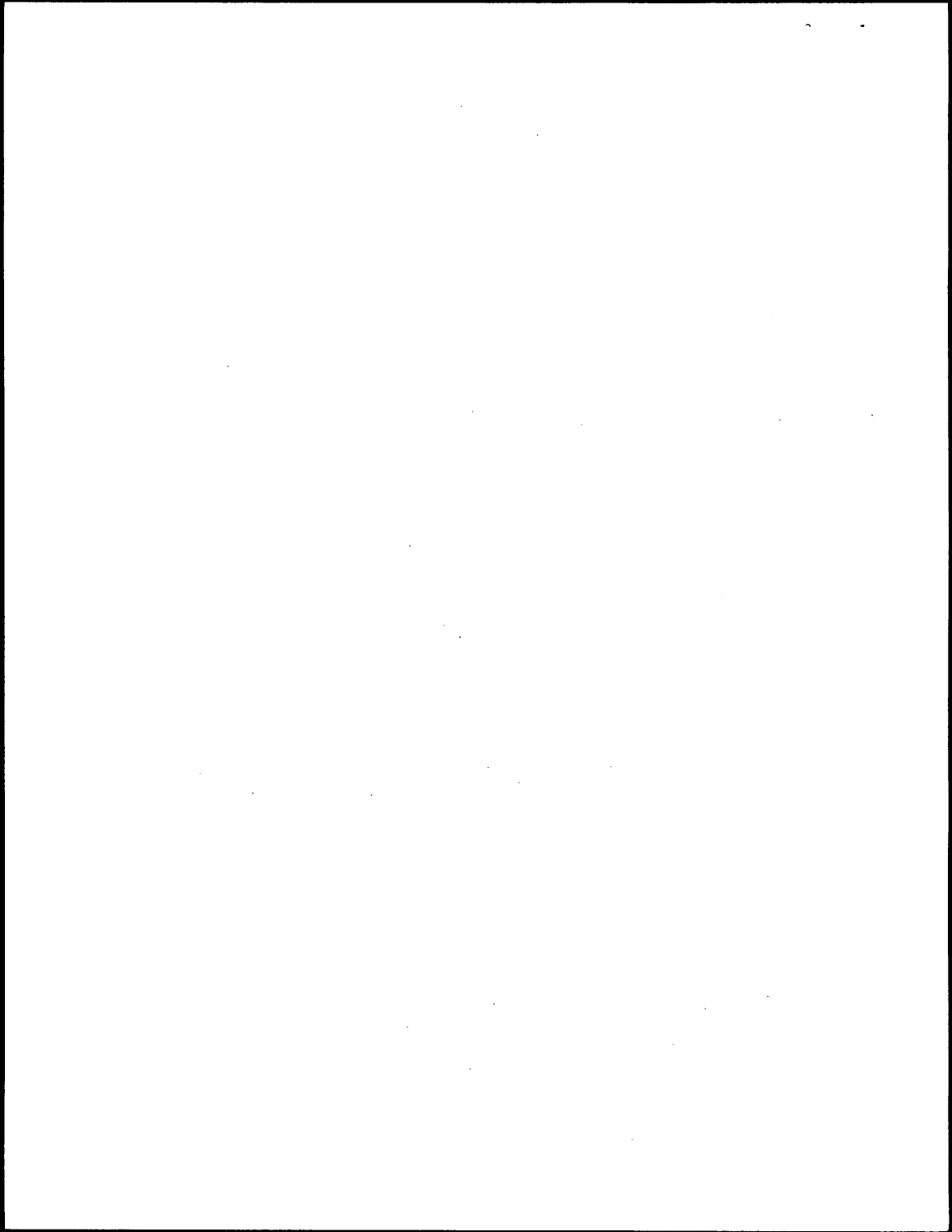- 2. Expenditures for special events, including parties, dinners, athletic events, entertainment, and other functions to which all members of the General Assembly, either house thereof, or any standing committee thereof were invited. Date, location, group benefited, and total expense for each event are reported.
- 3. Expenses for food, lodging, and scheduled entertainment of officials and employees and spouses for a meeting given in return for participation in a panel or speaking engagement at the
- 4. Expenditures for gifts to or for officials or employees or their immediate families (not including

- 5. Total compensation paid to registrant (not including sums reported in any other section).
- 6. Salaries, compensation and reimbursed expenses for staff of the registrant.
- 7. Office expenses not reported in items  $5$  and  $6.$
- 8. Cost of professional and technical research and assistance not reported in items  $5$  and  $6.$
- 9. Cost of publications which expressly encourage persons to communicate with officials or employees.
- 10. Fees and expenses paid to witnes-
- 11. Other expenses.

Total of items 1 through 11 \$2,864,454 \$3,297,170 \$3,677,148

| benefited, and total expense<br>for each event are reported.                                                                                                                                             | S            | 97,488                                          | \$118,278                   |                    | \$115,289   |
|----------------------------------------------------------------------------------------------------------------------------------------------------------------------------------------------------------|--------------|-------------------------------------------------|-----------------------------|--------------------|-------------|
| Expenses for food, lodging, and<br>scheduled entertainment of offi-<br>cials and employees and spouses<br>for a meeting given in return<br>for participation in a panel or<br>speaking engagement at the |              |                                                 |                             |                    |             |
| meeting.                                                                                                                                                                                                 | $\mathsf{S}$ |                                                 | $7,874$ \$ $7,122$          | $\mathsf{S}$       | 8,404       |
| Expenditures for gifts to or for<br>officials or employees or their<br>immediate families (not including<br>sums reported in 1, 2, and 3).                                                               |              | 1,204<br>$\mathsf{S}$ . The set of $\mathsf{S}$ | $$1,190$ \$                 |                    | 841         |
| Subtotal of items $1, 2, 3, 64$                                                                                                                                                                          |              | \$213,085                                       | $$226,472 \t$244,578$       |                    |             |
| Total compensation paid to regis-<br>trant (not including sums reported<br>in any other section).                                                                                                        |              |                                                 | $$2,175,193$ $$2,417,327$   |                    | \$2,627,181 |
| Salaries, compensation and reim-<br>bursed expenses for staff of the<br>registrant.                                                                                                                      |              |                                                 | $$146,902 \t$223,187$       |                    | \$249,098   |
| Office expenses not reported in<br>items 5 and 6.                                                                                                                                                        | \$           |                                                 | 158,988 \$ 223,719          |                    | \$251,140   |
| Cost of professional and technical<br>research and assistance not reported<br>in items 5 and 6.                                                                                                          | \$           | 25,898                                          | \$20,967                    |                    | \$63,253    |
| Cost of publications which expressly<br>encourage persons to communicate<br>with officials or employees.                                                                                                 | $\mathsf{S}$ | 43,638                                          | \$64,255                    |                    | \$106,340   |
| Fees and expenses paid to witnes-<br>ses.                                                                                                                                                                | \$           |                                                 | $3,376$ $\sqrt{5}$ $14,783$ | $\boldsymbol{\xi}$ | 27,712      |
| Other expenses.                                                                                                                                                                                          | \$           | $97,374$ \$                                     | 106,453                     | $\mathsf{S}$       | 107,846     |
|                                                                                                                                                                                                          |              |                                                 |                             |                    |             |

- 
-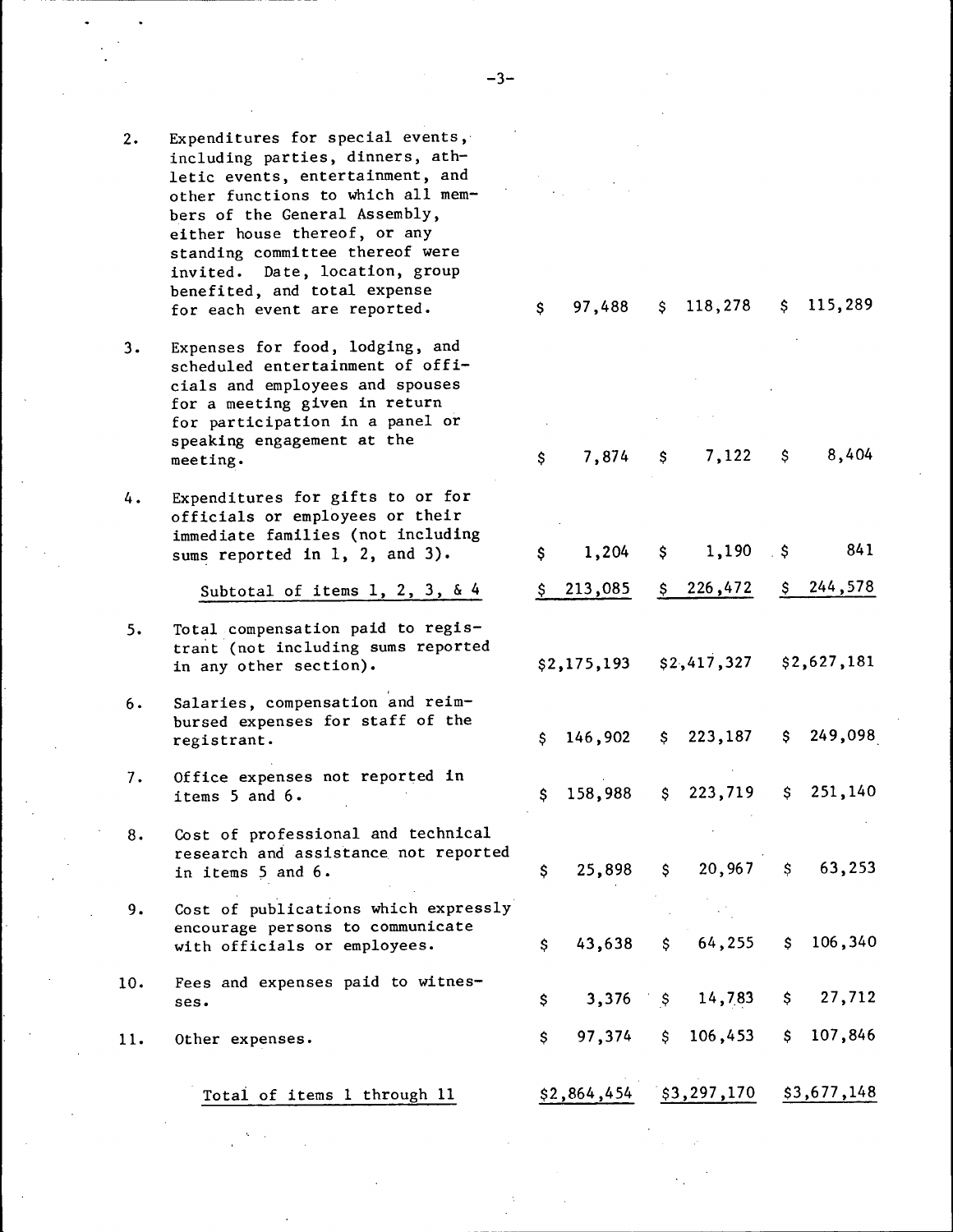$\label{eq:2.1} \frac{1}{\sqrt{2}}\left(\frac{1}{\sqrt{2}}\right)^{2} \left(\frac{1}{\sqrt{2}}\right)^{2} \left(\frac{1}{\sqrt{2}}\right)^{2} \left(\frac{1}{\sqrt{2}}\right)^{2} \left(\frac{1}{\sqrt{2}}\right)^{2} \left(\frac{1}{\sqrt{2}}\right)^{2} \left(\frac{1}{\sqrt{2}}\right)^{2} \left(\frac{1}{\sqrt{2}}\right)^{2} \left(\frac{1}{\sqrt{2}}\right)^{2} \left(\frac{1}{\sqrt{2}}\right)^{2} \left(\frac{1}{\sqrt{2}}\right)^{2} \left(\$ 

 $\mathcal{L}^{\text{max}}_{\text{max}}$  and  $\mathcal{L}^{\text{max}}_{\text{max}}$ 

 $\label{eq:2.1} \frac{1}{\sqrt{2}}\int_{\mathbb{R}^3}\frac{1}{\sqrt{2}}\left(\frac{1}{\sqrt{2}}\right)^2\frac{1}{\sqrt{2}}\left(\frac{1}{\sqrt{2}}\right)^2\frac{1}{\sqrt{2}}\left(\frac{1}{\sqrt{2}}\right)^2\frac{1}{\sqrt{2}}\left(\frac{1}{\sqrt{2}}\right)^2.$ 

 $\label{eq:2.1} \mathcal{L}(\mathcal{L}^{\mathcal{L}}_{\mathcal{L}}(\mathcal{L}^{\mathcal{L}}_{\mathcal{L}})) \leq \mathcal{L}(\mathcal{L}^{\mathcal{L}}_{\mathcal{L}}(\mathcal{L}^{\mathcal{L}}_{\mathcal{L}})) \leq \mathcal{L}(\mathcal{L}^{\mathcal{L}}_{\mathcal{L}}(\mathcal{L}^{\mathcal{L}}_{\mathcal{L}}))$ 

 $\label{eq:2.1} \mathcal{L}(\mathcal{L}^{\mathcal{L}}_{\mathcal{L}}(\mathcal{L}^{\mathcal{L}}_{\mathcal{L}}))\leq \mathcal{L}(\mathcal{L}^{\mathcal{L}}_{\mathcal{L}}(\mathcal{L}^{\mathcal{L}}_{\mathcal{L}}))$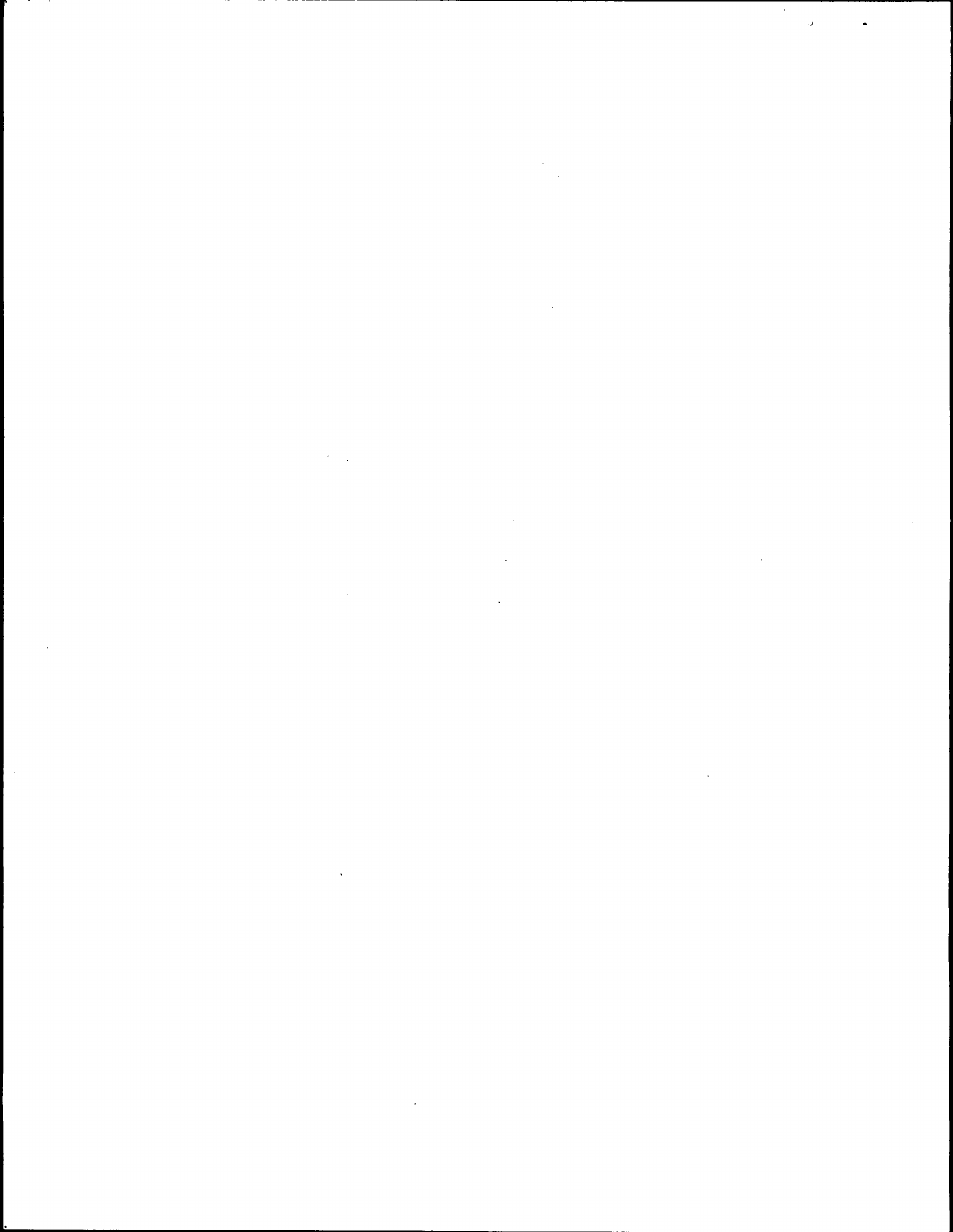## Conflict of Interest Exemptions and Exceptions

. The 1981 amendments to the Ethics Law included expanded areas for possible exemptions or exceptions from the strict prohibitions in section 3-103(a). This section generally prohibits employees and officials (except members of the General Assembly) from being employed by or having a financial interest in an entity subject to the authority of the official or employee or the agency with which he is affiliated, or any entity which is negotiating or has entered a contract with that agency. The Commission has developed regulations regarding exceptions to these employment and financial interest prohibitions. The employment exceptions became final in 1982 and the interest exceptions were scheduled for final action by the Commission in early 1983.

-4-

The appointments to State boards and commissions made in late 1981 and in 1982 were the first to be covered by exemptions from section 3-103(a) applying specifically to members of boards and commissions. The exemption applies to conflicting interests or employment existing at the time of appointment and disclosed to the appointing authority, the Ethics Commission and the Senate (where confirmation is required). Implementation of this process involved cooperation with the Governor's office and other appointing authorities. Several advisory opinions have been issued to clarify the process and to deal with issues that arose during initiation of the process.

#### Enforcement Activities

The Ethics Law and implementing rules of the Commission provide that any person may file a complaint with the Commission. Complaints must be signed and under oath, and allege a violation of the Law by a person subject to the Law. Additionally, the Commission may file a complaint on its own initiative, and may carry out preliminary inquiries at its discretion.

In Calendar Year 1982 the Commission issued five complaints; all of these involved conflict of interest matters. Also, during this year action was completed on six complaints. Five complaint cases were completed by accepting cure and settlement agreements. One complaint was terminated because the evidence did not support the complaint. Two were still being considered at the end of the Calendar Year. The Commission initiated fifteen preliminary inquiries during 1982; seven were still in process at the end of the year.

#### Local Government Ethics Laws

Maryland counties and cities are required under Title 6 of the Ethics Law to enact local laws similar to the State law. Criteria for evaluating similarity to the State Law are defined in Commission standards. Some municipalities, based on size and other factors, may be exempted from all or part of the requirement, though an exemption may be granted only in response to a written request. The Commission spent considerable effort during 1982 assisting localities In drafting laws, reviewing draft laws, considering exemption requests, and reviewing enacted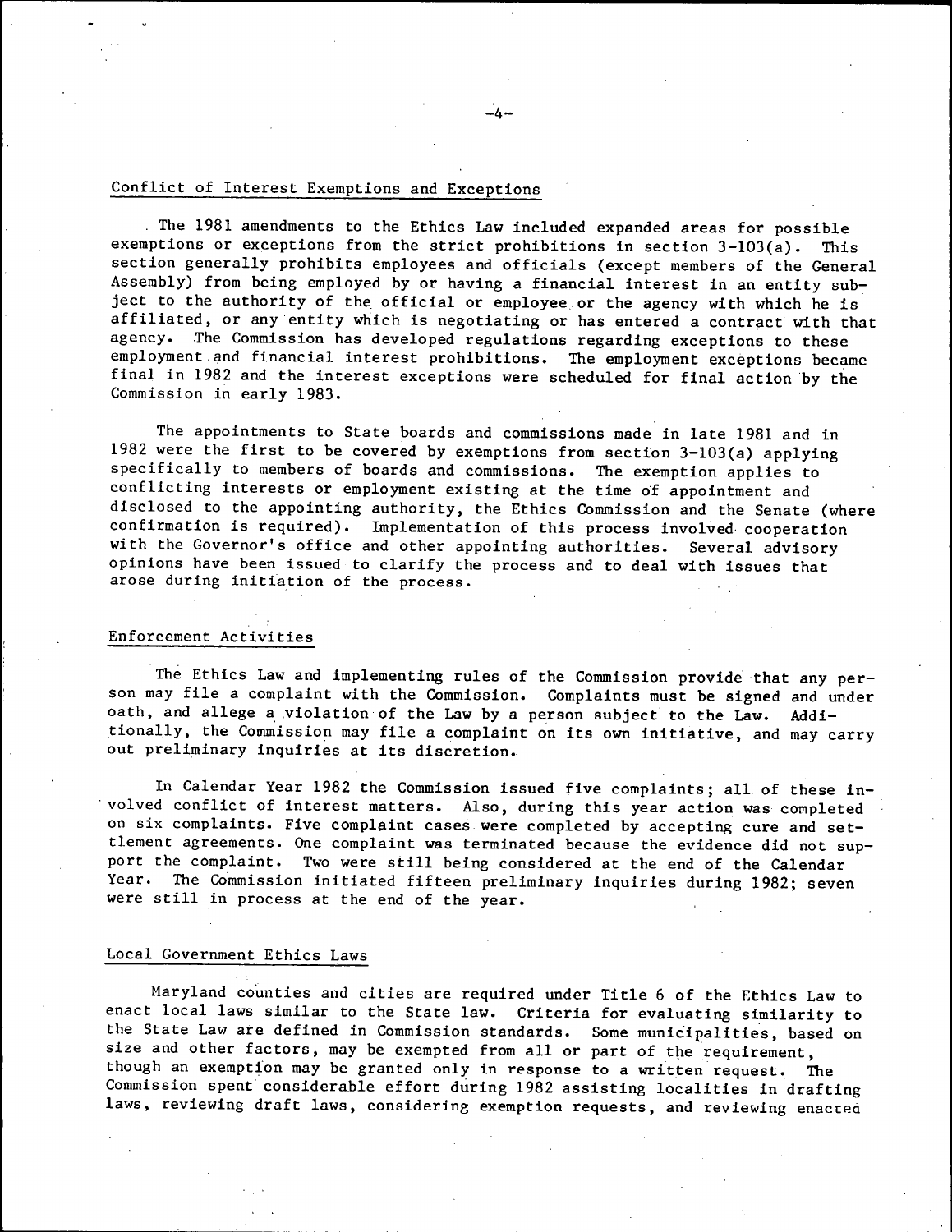$\label{eq:2.1} \frac{1}{\sqrt{2}}\sum_{i=1}^n\frac{1}{\sqrt{2}}\sum_{i=1}^n\frac{1}{\sqrt{2}}\sum_{i=1}^n\frac{1}{\sqrt{2}}\sum_{i=1}^n\frac{1}{\sqrt{2}}\sum_{i=1}^n\frac{1}{\sqrt{2}}\sum_{i=1}^n\frac{1}{\sqrt{2}}\sum_{i=1}^n\frac{1}{\sqrt{2}}\sum_{i=1}^n\frac{1}{\sqrt{2}}\sum_{i=1}^n\frac{1}{\sqrt{2}}\sum_{i=1}^n\frac{1}{\sqrt{2}}\sum_{i=1}^n\frac$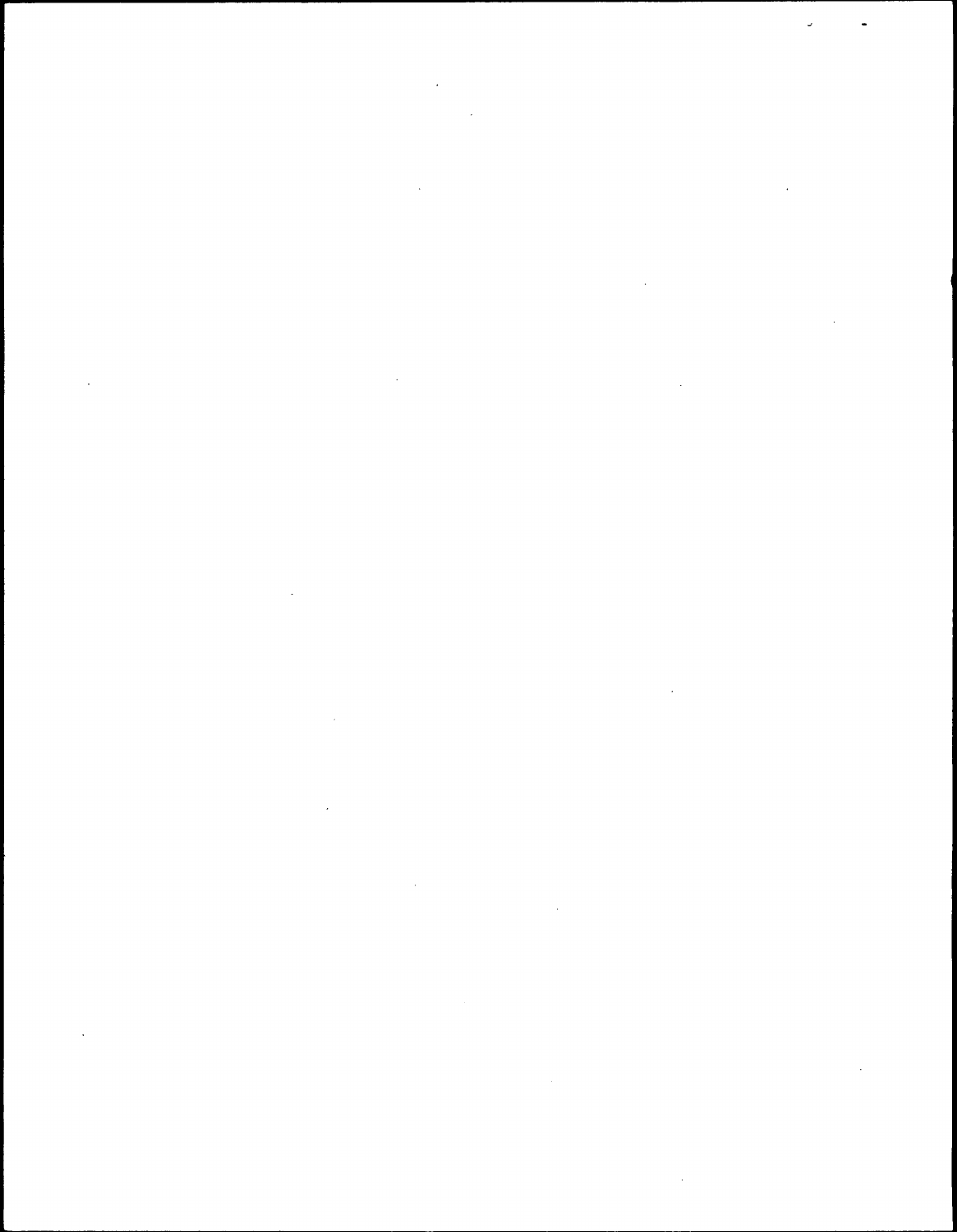laws. At the end of 1982 all counties had enacted ethics laws and submitted them for Commission review. Additionally, all municipalities that either could not be exempted from the law or did not want to be exempted from the law had passed local ordinances. As a result of the exemption process 68 jurisdictions were totally exempted from enacting a local ethics law. Additionally, 18 municipalities were exempted from the requirement to enact the lobbying component of a local ethics law. Eighty-one municipal jurisdictions had enacted laws at the end of 1982. The process of reviewing submitted laws began during 1982 and was scheduled for completion in the first half of 1983.

#### Educational and Informational Activities

The Commission staff has been active in providing information to those covered by the Ethics Law as well as other persons interested in its requirements. A significant staff workload has involved advising employees, officials, candidates, and lobbyists on how to complete forms and providing informal advice regarding possible conflicts of interest. The Commission staff has also assisted local officials in drafting their ethics law. A briefing for lobbyists and those interested in the operation of the lobbying law was held in Annapolis during the 1982 Session of the General Assembly.

An important part of the Commission's public information activity involved distribution of lists of registered lobbyists and provision of assistance to persons inspecting various disclosure forms filed with the Commission. A pamphlet for distribution to officials and employees was developed and printed in 1982. This publication will be used as part of educational efforts in 1983.

## Litigation

In 1980 several suits were filed by faculty, administrative and medical personnel at some educational institutions, alleging that the financial disclosure law in effect at that time was unconstitutional. The Law was substantially revised in 1981. All of the suits were still pending at the end of 1982.

## Listing of Businesses Doing Business with the State

The 1982 session of the General Assembly added section 3-108 to the Ethics Law, requiring the Ethics Commission to compile annually lists of businesses that do business with the various agencies of the State in the amount of \$5,000 or more in a year. The Commission has received cooperation from the Comptroller's Office in implementing this program and as a result a computer program was designed and tested during 1982. The first listing of businesses will be available prior to March 1, 1983 as required by the Law. The listing will assist those filing disclosure statements to comply with the requirements of the Law. Additionally, the listing will be invaluable in monitoring disclosure forms for potential conflicts of interest and compliance with the financial disclosure law.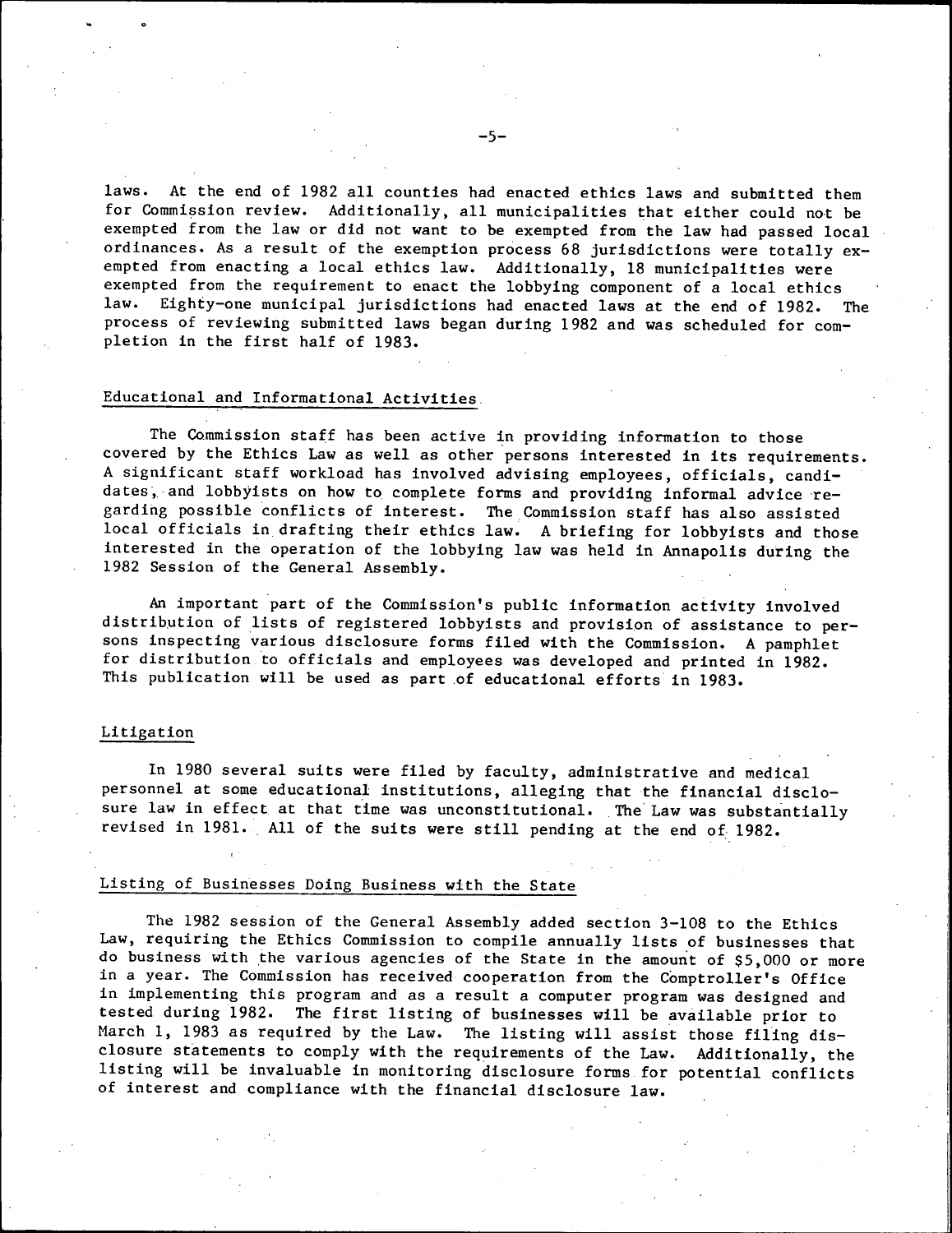$\label{eq:2.1} \frac{1}{\sqrt{2}}\int_{\mathbb{R}^3}\frac{1}{\sqrt{2}}\left(\frac{1}{\sqrt{2}}\right)^2\frac{1}{\sqrt{2}}\left(\frac{1}{\sqrt{2}}\right)^2\frac{1}{\sqrt{2}}\left(\frac{1}{\sqrt{2}}\right)^2\frac{1}{\sqrt{2}}\left(\frac{1}{\sqrt{2}}\right)^2.$  $\label{eq:2.1} \mathcal{L}(\mathcal{L}^{\mathcal{L}}_{\mathcal{L}}(\mathcal{L}^{\mathcal{L}}_{\mathcal{L}}))\leq \mathcal{L}(\mathcal{L}^{\mathcal{L}}_{\mathcal{L}}(\mathcal{L}^{\mathcal{L}}_{\mathcal{L}}))$  $\label{eq:2.1} \frac{1}{\sqrt{2}}\int_{\mathbb{R}^3}\frac{1}{\sqrt{2}}\left(\frac{1}{\sqrt{2}}\int_{\mathbb{R}^3}\frac{1}{\sqrt{2}}\left(\frac{1}{\sqrt{2}}\int_{\mathbb{R}^3}\frac{1}{\sqrt{2}}\left(\frac{1}{\sqrt{2}}\int_{\mathbb{R}^3}\frac{1}{\sqrt{2}}\right)\frac{1}{\sqrt{2}}\right)\frac{1}{\sqrt{2}}\right)=\frac{1}{2}\int_{\mathbb{R}^3}\frac{1}{\sqrt{2}}\int_{\mathbb{R}^3}\frac{1}{\sqrt{2}}\left(\frac{1$  $\label{eq:2.1} \frac{1}{\sqrt{2}}\int_{\mathbb{R}^3}\frac{1}{\sqrt{2}}\left(\frac{1}{\sqrt{2}}\right)^2\frac{1}{\sqrt{2}}\left(\frac{1}{\sqrt{2}}\right)^2\frac{1}{\sqrt{2}}\left(\frac{1}{\sqrt{2}}\right)^2\frac{1}{\sqrt{2}}\left(\frac{1}{\sqrt{2}}\right)^2\frac{1}{\sqrt{2}}\left(\frac{1}{\sqrt{2}}\right)^2\frac{1}{\sqrt{2}}\frac{1}{\sqrt{2}}\frac{1}{\sqrt{2}}\frac{1}{\sqrt{2}}\frac{1}{\sqrt{2}}\frac{1}{\sqrt{2}}$ 

 $\label{eq:2.1} \frac{1}{\sqrt{2}}\int_{\mathbb{R}^3}\frac{1}{\sqrt{2}}\left(\frac{1}{\sqrt{2}}\right)^2\frac{1}{\sqrt{2}}\left(\frac{1}{\sqrt{2}}\right)^2\frac{1}{\sqrt{2}}\left(\frac{1}{\sqrt{2}}\right)^2\frac{1}{\sqrt{2}}\left(\frac{1}{\sqrt{2}}\right)^2\frac{1}{\sqrt{2}}\left(\frac{1}{\sqrt{2}}\right)^2\frac{1}{\sqrt{2}}\frac{1}{\sqrt{2}}\frac{1}{\sqrt{2}}\frac{1}{\sqrt{2}}\frac{1}{\sqrt{2}}\frac{1}{\sqrt{2}}$ 

 $\label{eq:2} \frac{1}{\sqrt{2}}\left(\frac{1}{\sqrt{2}}\right)^2\left(\frac{1}{\sqrt{2}}\right)^2.$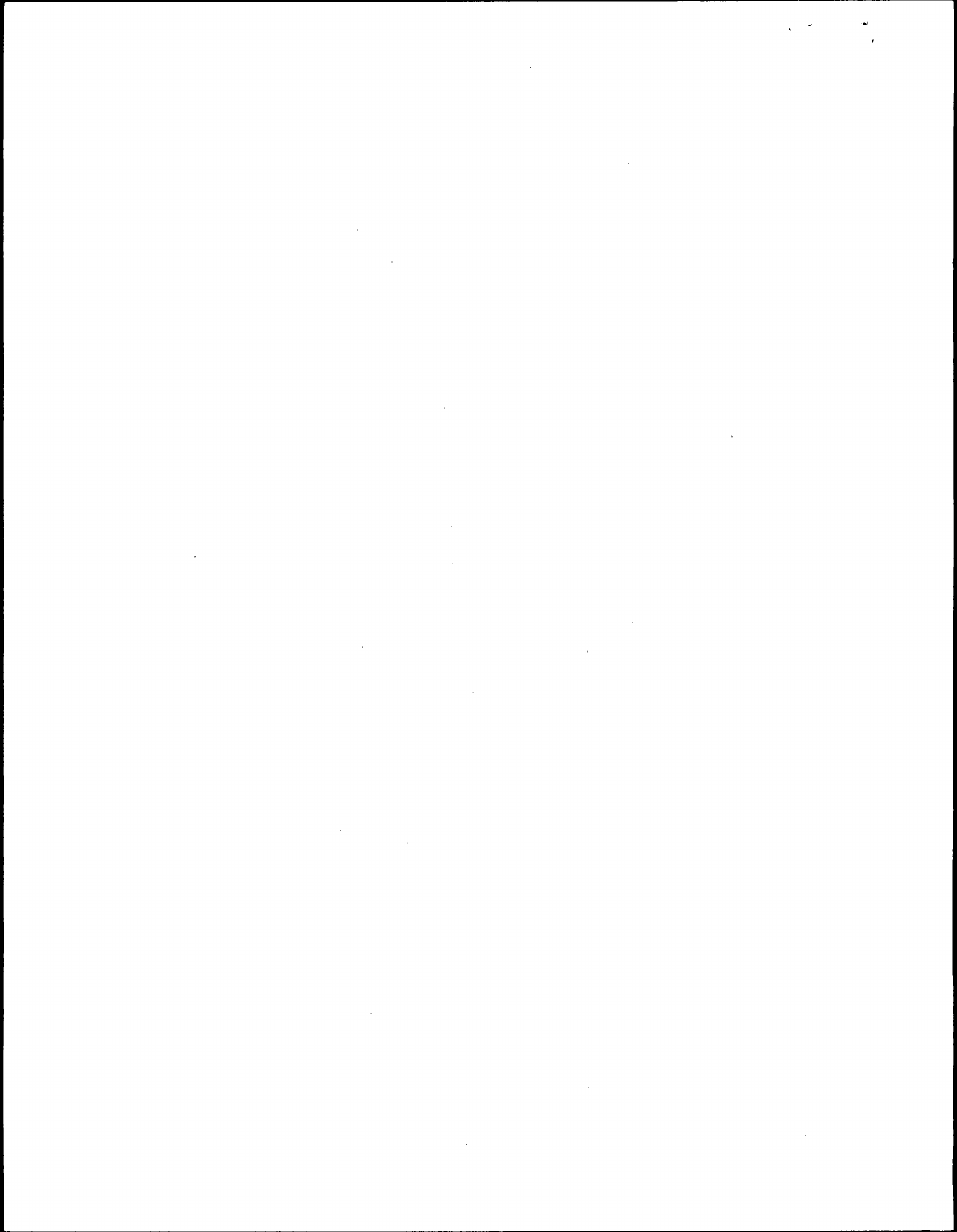## LEGISLATIVE RECOMMENDATIONS AND ISSUES

The Commission has reviewed the adequacy of the Public Ethics Law as required by the statute. As a result of its review the Commission believes that the following areas need legislative consideration.

### Status of Local School Systems

There have been many questions raised regarding whether employees of local school systems and members of county boards of education are to be covered by the county ethics laws required by the State law. It has been the position of the Ethics Commission that local school systems are subject to local ethics laws. An opinion issued on November 26, 1980 by the Attorney General also supported this view. However, subsequent to the Attorney General's Opinion the Anne Arundel County Circuit Court ruled that the Anne Arundel County Board and its employees could not be subject to the County's local ethics law. The case was not appealed.

The Commission still believes that local school systems are not executive agencies in State government, and there is sufficient authority in the Ethics Law to require local boards of education and their employees to be subject to county ethics laws. However, in view of the current legal uncertainty, the Commission has told counties that they may defer including the school systems in their laws until July 1, 1983, in order to give the General Assembly an opportunity to clarify the legal status of the local school systems and set new policy if necessary. To date a slight majority of counties include local school systems in their<br>laws. The Commission recommends that the Ceneral Assembly pass legislation during The Commission recommends that the General Assembly pass legislation during the 1983 to clarify the status of local school systems.

#### Financial Disclosure by Candidates

In 1982 the Commission had its first opportunity to administer the part of the State law dealing with the filing of financial disclosure by candidates. With the cooperation of the State Administrative Board of Elections, the program went smoothly. It has, however, become clear that there is a need to clarify the application of the Law to candidates that file incomplete or improper disclosure forms. It is possible to read the Law to provide that incomplete or improper disclosure results in withdrawal of the certificate of candidacy. It is also possible to read the Law to provide for fines or other sanctions generally provided in the Law for violations. However, the current language in sections 4-102 and l-201(cc) of the Law is not clear on these issues.

The Commission recommends that if withdrawal of a certificate of candidacy is a consequence of either improper or incomplete disclosure by a candidate, then this consequence should be clearly written into the law. Additionally, if the sanctions currently set forth in the Law are also to be applied to candidates, then the definition of respondent in section 1-201(cc) should be modified to expressly include candidates.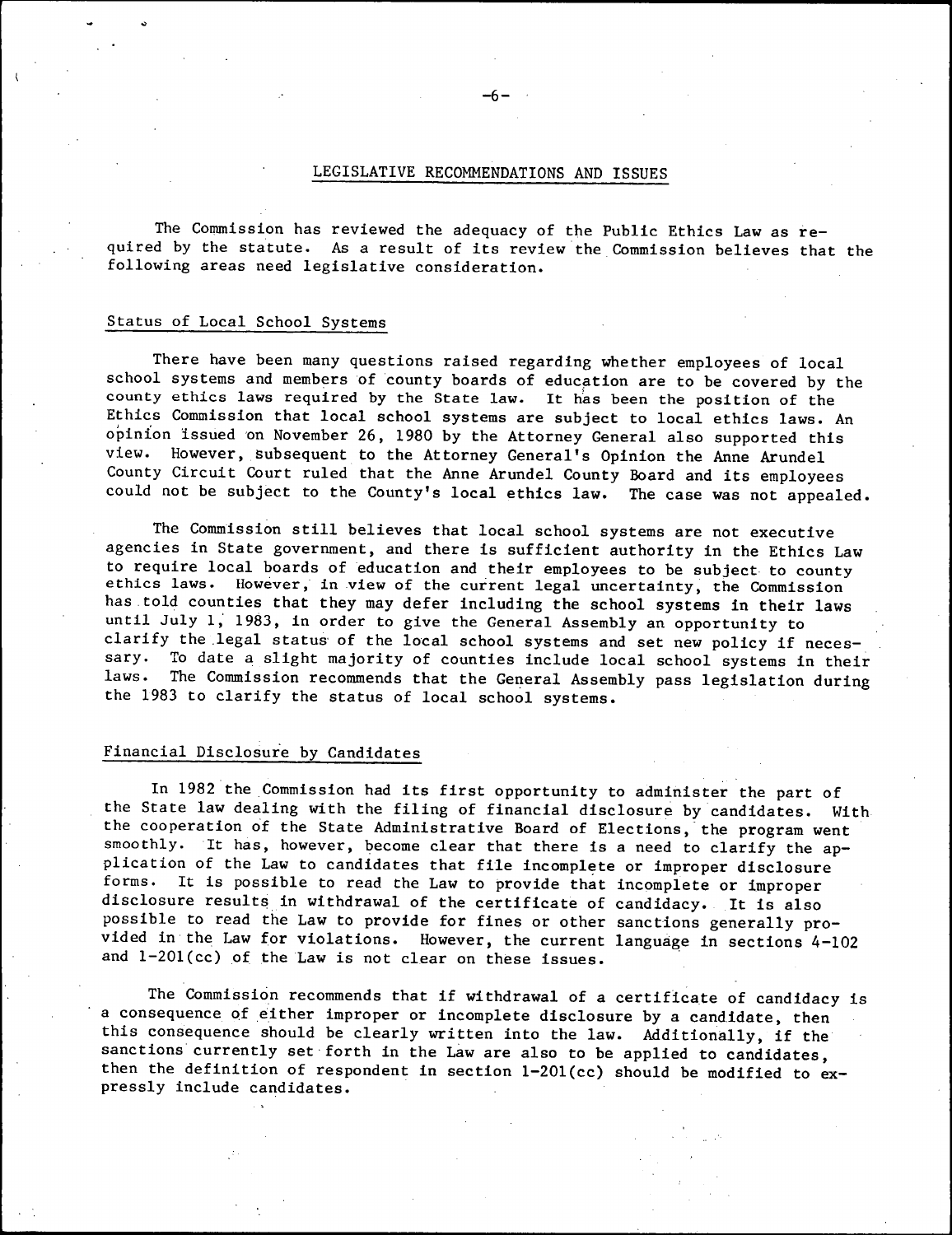$\label{eq:2.1} \frac{1}{2} \sum_{i=1}^n \frac{1}{2} \sum_{j=1}^n \frac{1}{2} \sum_{j=1}^n \frac{1}{2} \sum_{j=1}^n \frac{1}{2} \sum_{j=1}^n \frac{1}{2} \sum_{j=1}^n \frac{1}{2} \sum_{j=1}^n \frac{1}{2} \sum_{j=1}^n \frac{1}{2} \sum_{j=1}^n \frac{1}{2} \sum_{j=1}^n \frac{1}{2} \sum_{j=1}^n \frac{1}{2} \sum_{j=1}^n \frac{1}{2} \sum_{j=1}^n \frac{$ 

 $\label{eq:2.1} \begin{split} \mathcal{L}_{\text{max}}(\mathcal{L}_{\text{max}}) = \mathcal{L}_{\text{max}}(\mathcal{L}_{\text{max}}) \,, \end{split}$  $\label{eq:2.1} \mathcal{L}(\mathcal{L}^{\mathcal{L}}_{\mathcal{L}}(\mathcal{L}^{\mathcal{L}}_{\mathcal{L}})) = \mathcal{L}(\mathcal{L}^{\mathcal{L}}_{\mathcal{L}}(\mathcal{L}^{\mathcal{L}}_{\mathcal{L}})) = \mathcal{L}(\mathcal{L}^{\mathcal{L}}_{\mathcal{L}}(\mathcal{L}^{\mathcal{L}}_{\mathcal{L}}))$  $\label{eq:2.1} \frac{1}{\sqrt{2}}\int_{\mathbb{R}^3}\frac{1}{\sqrt{2}}\left(\frac{1}{\sqrt{2}}\right)^2\frac{1}{\sqrt{2}}\left(\frac{1}{\sqrt{2}}\right)^2\frac{1}{\sqrt{2}}\left(\frac{1}{\sqrt{2}}\right)^2\frac{1}{\sqrt{2}}\left(\frac{1}{\sqrt{2}}\right)^2.$ 

 $\mathcal{L}_{\text{max}}$  and  $\mathcal{L}_{\text{max}}$ 

 $\label{eq:2.1} \frac{1}{\sqrt{2}}\int_{\mathbb{R}^3}\frac{1}{\sqrt{2}}\left(\frac{1}{\sqrt{2}}\right)^2\frac{1}{\sqrt{2}}\left(\frac{1}{\sqrt{2}}\right)^2\frac{1}{\sqrt{2}}\left(\frac{1}{\sqrt{2}}\right)^2\frac{1}{\sqrt{2}}\left(\frac{1}{\sqrt{2}}\right)^2.$  $\label{eq:2.1} \frac{1}{\sqrt{2}}\int_{\mathbb{R}^3}\frac{1}{\sqrt{2}}\left(\frac{1}{\sqrt{2}}\right)^2\frac{1}{\sqrt{2}}\left(\frac{1}{\sqrt{2}}\right)^2\frac{1}{\sqrt{2}}\left(\frac{1}{\sqrt{2}}\right)^2\frac{1}{\sqrt{2}}\left(\frac{1}{\sqrt{2}}\right)^2.$ 

 $\mathcal{L}^{\text{max}}_{\text{max}}$  and  $\mathcal{L}^{\text{max}}_{\text{max}}$ 

 $\label{eq:2} \frac{1}{\sqrt{2}}\left(\frac{1}{\sqrt{2}}\right)^{2} \left(\frac{1}{\sqrt{2}}\right)^{2}$  $\mathcal{L}(\mathcal{L}^{\mathcal{L}})$  and  $\mathcal{L}^{\mathcal{L}}$  and  $\mathcal{L}^{\mathcal{L}}$  and  $\mathcal{L}^{\mathcal{L}}$  $\label{eq:2.1} \frac{1}{\sqrt{2}}\int_{\mathbb{R}^3}\frac{1}{\sqrt{2}}\left(\frac{1}{\sqrt{2}}\right)^2\frac{1}{\sqrt{2}}\left(\frac{1}{\sqrt{2}}\right)^2\frac{1}{\sqrt{2}}\left(\frac{1}{\sqrt{2}}\right)^2.$  $\label{eq:2.1} \frac{1}{\sqrt{2\pi}}\int_{0}^{\infty}\frac{1}{\sqrt{2\pi}}\left(\frac{1}{\sqrt{2\pi}}\right)^{2\alpha} \frac{1}{\sqrt{2\pi}}\frac{1}{\sqrt{2\pi}}\int_{0}^{\infty}\frac{1}{\sqrt{2\pi}}\frac{1}{\sqrt{2\pi}}\frac{1}{\sqrt{2\pi}}\frac{1}{\sqrt{2\pi}}\frac{1}{\sqrt{2\pi}}\frac{1}{\sqrt{2\pi}}\frac{1}{\sqrt{2\pi}}\frac{1}{\sqrt{2\pi}}\frac{1}{\sqrt{2\pi}}\frac{1}{\sqrt{2\pi}}\frac{$ 

 $\label{eq:2.1} \frac{1}{\sqrt{2}}\sum_{i=1}^n\frac{1}{\sqrt{2}}\sum_{i=1}^n\frac{1}{\sqrt{2}}\sum_{i=1}^n\frac{1}{\sqrt{2}}\sum_{i=1}^n\frac{1}{\sqrt{2}}\sum_{i=1}^n\frac{1}{\sqrt{2}}\sum_{i=1}^n\frac{1}{\sqrt{2}}\sum_{i=1}^n\frac{1}{\sqrt{2}}\sum_{i=1}^n\frac{1}{\sqrt{2}}\sum_{i=1}^n\frac{1}{\sqrt{2}}\sum_{i=1}^n\frac{1}{\sqrt{2}}\sum_{i=1}^n\frac$  $\mathcal{L}^{(1)}$  .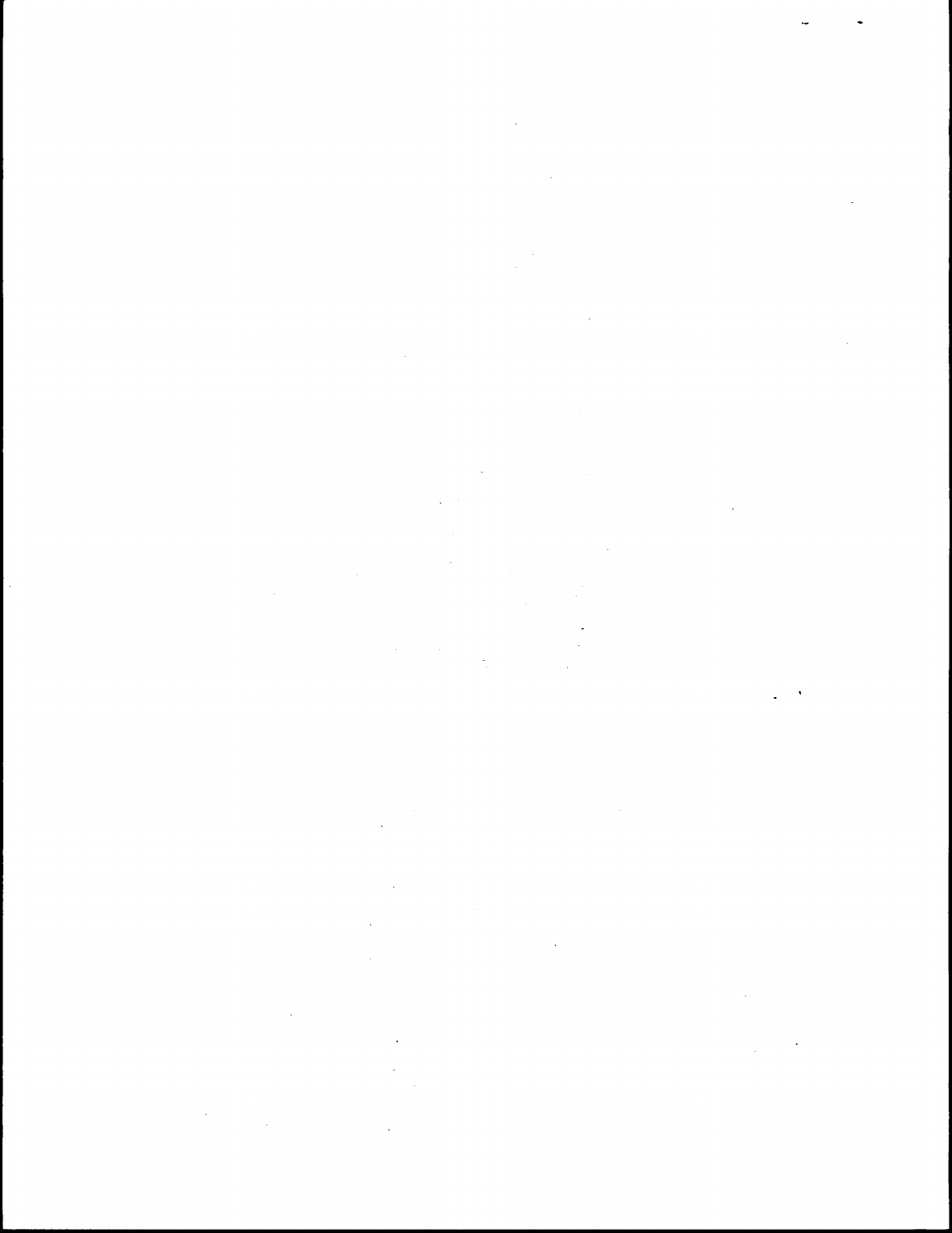## Confidentiality Requirements

The Public Ethics Law requires a high degree of confidentiality in the investigation and enforcement process. This confidentiality is outlined in section 2-105(e) of the Law and applies to all proceedings, meetings, and activities regarding the complaint. Although these provisions do not prevent disclosure that is necessary in order to complete investigations, these provisions can operate to prevent agency managers, Department Secretaries and heads of branches of government from knowing about on-going investigations, or even of final cure or settlement agreements accepted in lieu of formal adjudication. This lack of knowledge could result in situations contrary to the public interest and the goals of the Ethics Law.

The Commission recommends that the provisions of section 2-105(e) of the Ethics Law be reviewed for possible changes, and that the status of agency managers, Department Secretaries, and heads of branches of government be clarified as to the information that may be made available to them at various points in the process.

#### Disclosure by New Officials

Sections 4-101 and 4-102 of the Ethics Law provide that new officials are to file a financial disclosure statement within 30 days of appointment and that these statements are to cover the preceeding calendar year. The Commission has received comments from new officials that disclosure of activity for the preceeding year (which may have occurred outside Maryland) is an unnecessary intrusion into their affairs. These filers have suggested that their disclosure should be of interests held, etc., as of the time of their appointment. The Commission previously made this recommendation in September, 1980 and subsequent experience continues to support this view.

The Commission recommends that financial disclosure for new officials (not having a statement on file for the preceeding Calendar Year) cover their holdings at the time of appointment and not the preceeding calendar year.

#### Disclosure of Representation Before State Agencies

The Ethics Law contains a provision prohibiting representation for contingent compensation before State agencies that are not judicial or quasi-judicial in nature. The Law also prohibits the use of the prestige of their office by public officials and employees for their own personal gain or that of another. Section 3-102 of the Ethics Law requires disclosure by members of the General Assembly of representational activities for compensation before State agencies other than judicial agencies. No similar requirement exists for employees and non-legislative elected officials. Disclosure of representational activity would enhance the ability to monitor compliance with the Ethics Law. The Commission, therefore, recommends that officials who appear before State agencies for compensation include on their annual disclosure form, at a minimum, the identity of any agencies involved in this compensated representation.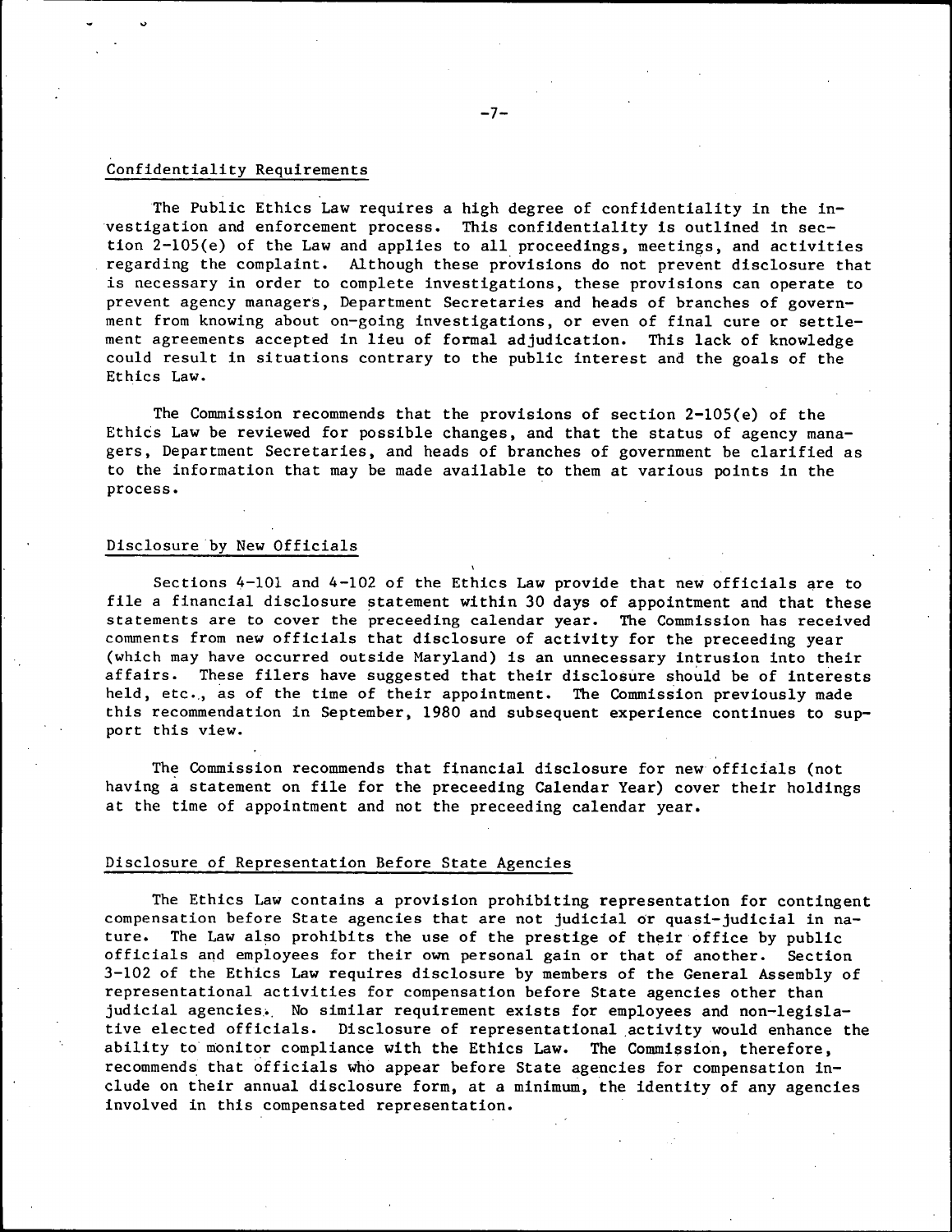$\mathcal{L}^{\text{max}}_{\text{max}}$  and  $\mathcal{L}^{\text{max}}_{\text{max}}$ 

 $\mathcal{L}^{\mathcal{L}}(\mathcal{L}^{\mathcal{L}})$  and  $\mathcal{L}^{\mathcal{L}}(\mathcal{L}^{\mathcal{L}})$  and  $\mathcal{L}^{\mathcal{L}}(\mathcal{L}^{\mathcal{L}})$ 

 $\label{eq:2.1} \mathcal{L}(\mathcal{L}(\mathcal{L})) = \mathcal{L}(\mathcal{L}(\mathcal{L})) = \mathcal{L}(\mathcal{L}(\mathcal{L})) = \mathcal{L}(\mathcal{L}(\mathcal{L})) = \mathcal{L}(\mathcal{L}(\mathcal{L})) = \mathcal{L}(\mathcal{L}(\mathcal{L})) = \mathcal{L}(\mathcal{L}(\mathcal{L})) = \mathcal{L}(\mathcal{L}(\mathcal{L})) = \mathcal{L}(\mathcal{L}(\mathcal{L})) = \mathcal{L}(\mathcal{L}(\mathcal{L})) = \mathcal{L}(\mathcal{L}(\mathcal{L})) = \math$  $\mathcal{L}^{\mathcal{L}}(\mathcal{L}^{\mathcal{L}})$  and the contract of the contract of the contract of the contract of the contract of the contract of the contract of the contract of the contract of the contract of the contract of the contrac  $\label{eq:2.1} \frac{1}{\sqrt{2}}\int_{0}^{\infty}\frac{1}{\sqrt{2\pi}}\left(\frac{1}{\sqrt{2\pi}}\right)^{2\alpha} \frac{1}{\sqrt{2\pi}}\int_{0}^{\infty}\frac{1}{\sqrt{2\pi}}\left(\frac{1}{\sqrt{2\pi}}\right)^{\alpha} \frac{1}{\sqrt{2\pi}}\frac{1}{\sqrt{2\pi}}\int_{0}^{\infty}\frac{1}{\sqrt{2\pi}}\frac{1}{\sqrt{2\pi}}\frac{1}{\sqrt{2\pi}}\frac{1}{\sqrt{2\pi}}\frac{1}{\sqrt{2\pi}}\frac{1}{\sqrt{2\pi}}$  $\label{eq:2.1} \frac{1}{\sqrt{2}}\int_{\mathbb{R}^3}\frac{1}{\sqrt{2}}\left(\frac{1}{\sqrt{2}}\right)^2\frac{1}{\sqrt{2}}\left(\frac{1}{\sqrt{2}}\right)^2\frac{1}{\sqrt{2}}\left(\frac{1}{\sqrt{2}}\right)^2\frac{1}{\sqrt{2}}\left(\frac{1}{\sqrt{2}}\right)^2.$ 

 $\label{eq:2.1} \frac{1}{\sqrt{2}}\int_{\mathbb{R}^3}\frac{1}{\sqrt{2}}\left(\frac{1}{\sqrt{2}}\right)^2\frac{1}{\sqrt{2}}\left(\frac{1}{\sqrt{2}}\right)^2\frac{1}{\sqrt{2}}\left(\frac{1}{\sqrt{2}}\right)^2\frac{1}{\sqrt{2}}\left(\frac{1}{\sqrt{2}}\right)^2.$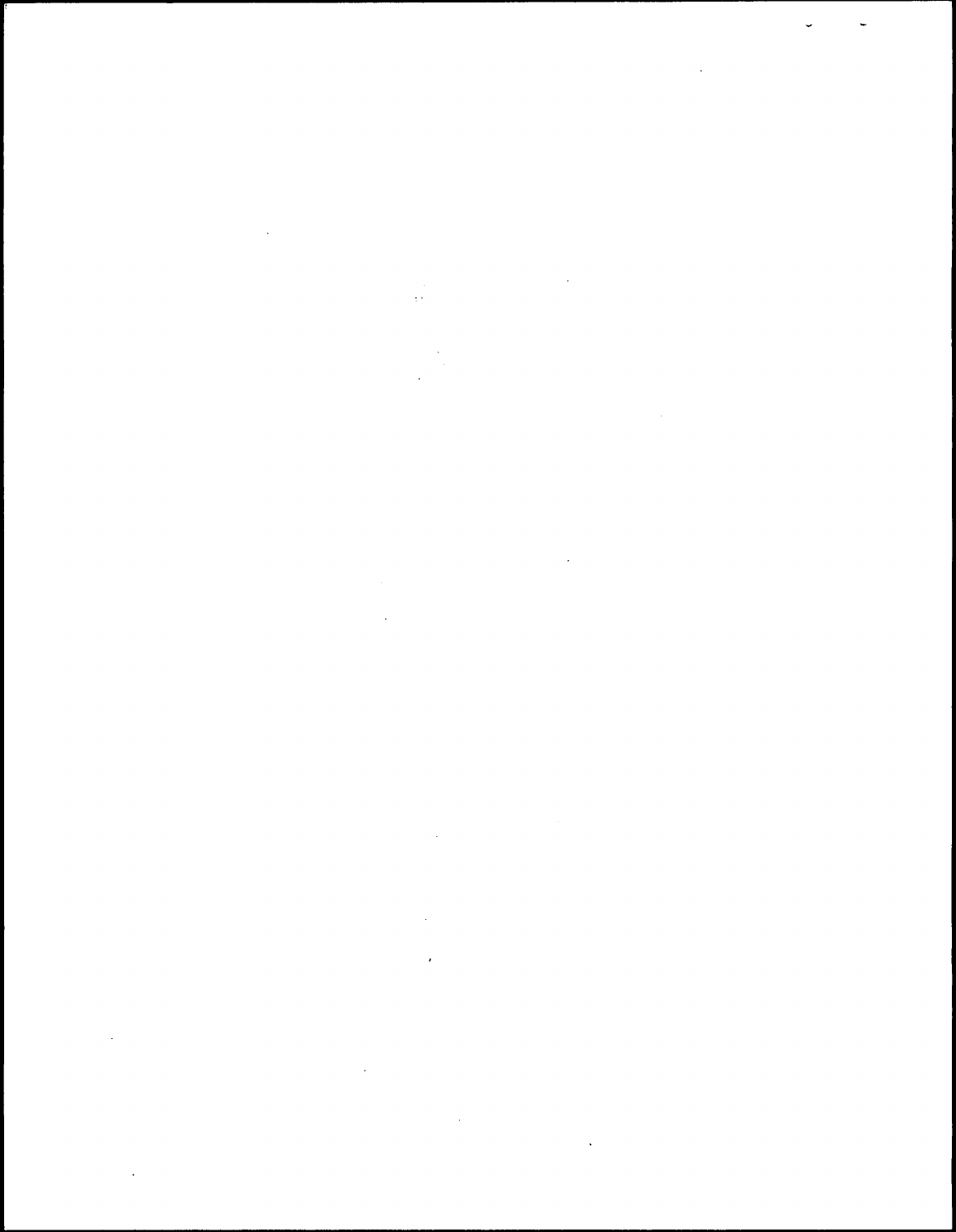## Disclosure of Interest in Mutual Funds

The Commission has received suggestions that disclosure of interests in mutual funds be eliminated. Many of these funds are money market funds that did not exist at the time the financial disclosure law was first enacted. Although disclosure of these funds may be of some value in monitoring increases in wealth, they are more like interests in bank accounts and insurance policies that are currently exempted from disclosure. The Commission has no experience to date suggesting that these types of interests are likely to result in violations of the Ethics Law. Also, due to the existence of multiple transactions, disclosure of these types of interests often constitute a burden to the filer.

The Commission recommends that the current requirement for disclosure of interests in mutual funds be reviewed by the Legislature and that the disclosure requirements for these types of money funds either be reduced or eliminated.

#### Attributable Trust Interests

The Commission has received comments indicating that the current language in section 4-104(c) regarding attributable interest creates difficulties for financial disclosure filers, particularly as to small interests in testamentary trusts As a result of this difficulty, it is possible that some filers may be unable or **unwilling to fully comply** with the Law.

The Commission recommends that section  $4-104(c)$  be modified to reduce or eliminate current disclosure requirements as to small shares of testamentary trusts.

#### Other Legislative Issues

The Commission suggests that consideration be given to or that action be taken regarding the following additional legislative issues:

- The definition of "gift" in section  $1-201(p)$  could be clarified to deal. with fund raising by employees and officials that is not clearly regulated by the election laws.

- There is a need to review whether the requirement that a lobbyist must be in the physical presence of an official in order to be required to register should be retained in the Law.

- Some consideration should be given to removing the current language dealing with Commission review of forms in section 2-103(e), and substituting a provision for review consistent with standards to be established by the Commission.

- The word "minor" should be removed from the participation prohibitions in section 3-101(a) of the Law to avoid situations where different results occur depending on whether the adult employee involved is the child or the parent of the person having the interest.

- There is a need to consider adding former officials and employees to the persons prohibited, from using confidential information under section 3-107 of the Law.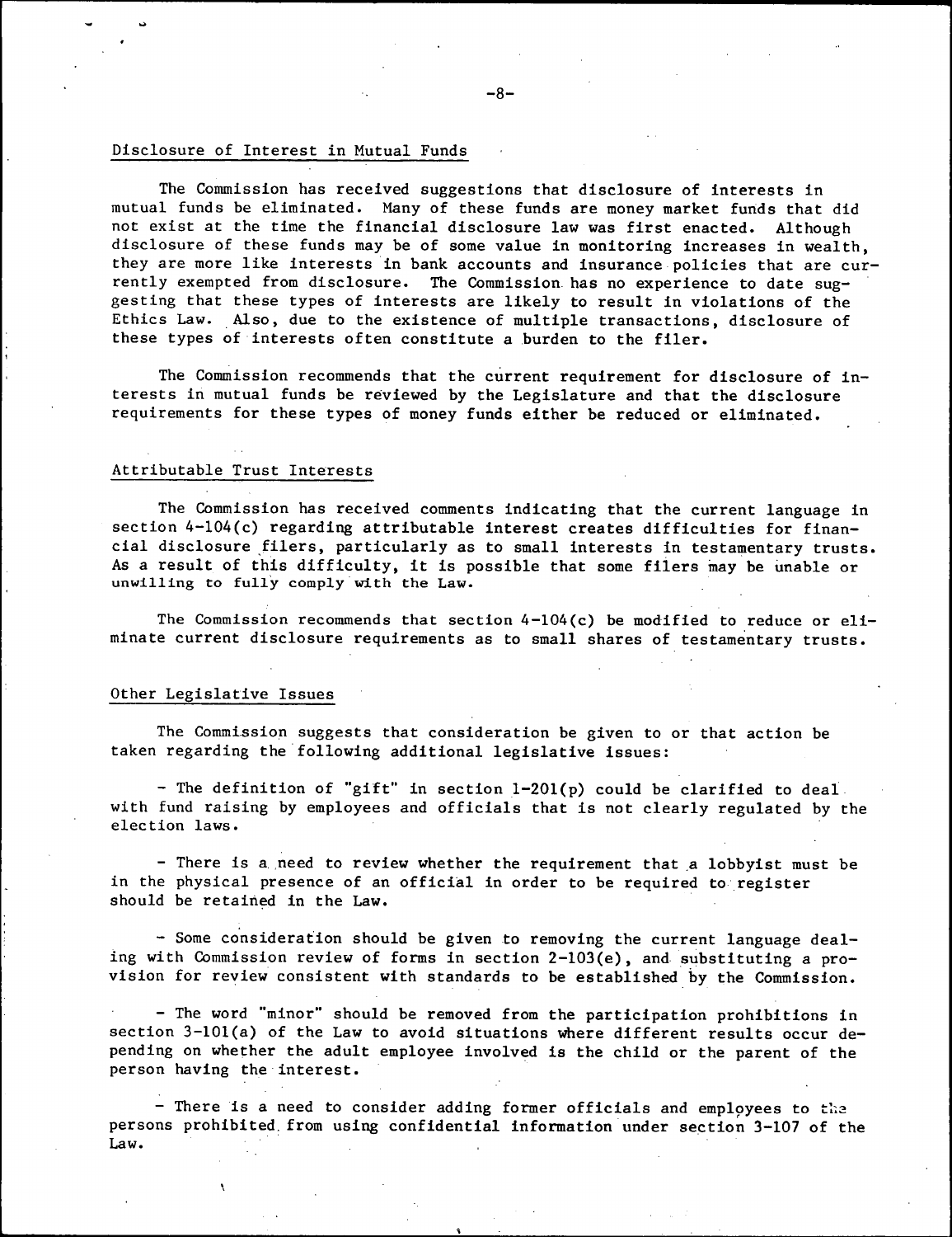$\label{eq:2.1} \frac{1}{\sqrt{2}}\int_{\mathbb{R}^3}\frac{1}{\sqrt{2}}\left(\frac{1}{\sqrt{2}}\right)^2\left(\frac{1}{\sqrt{2}}\right)^2\left(\frac{1}{\sqrt{2}}\right)^2\left(\frac{1}{\sqrt{2}}\right)^2\left(\frac{1}{\sqrt{2}}\right)^2.$ 

 $\label{eq:2.1} \frac{1}{\sqrt{2}}\int_{\mathbb{R}^3}\frac{1}{\sqrt{2}}\left(\frac{1}{\sqrt{2}}\right)^2\frac{1}{\sqrt{2}}\left(\frac{1}{\sqrt{2}}\right)^2\frac{1}{\sqrt{2}}\left(\frac{1}{\sqrt{2}}\right)^2\frac{1}{\sqrt{2}}\left(\frac{1}{\sqrt{2}}\right)^2\frac{1}{\sqrt{2}}\left(\frac{1}{\sqrt{2}}\right)^2\frac{1}{\sqrt{2}}\frac{1}{\sqrt{2}}\frac{1}{\sqrt{2}}\frac{1}{\sqrt{2}}\frac{1}{\sqrt{2}}\frac{1}{\sqrt{2}}$